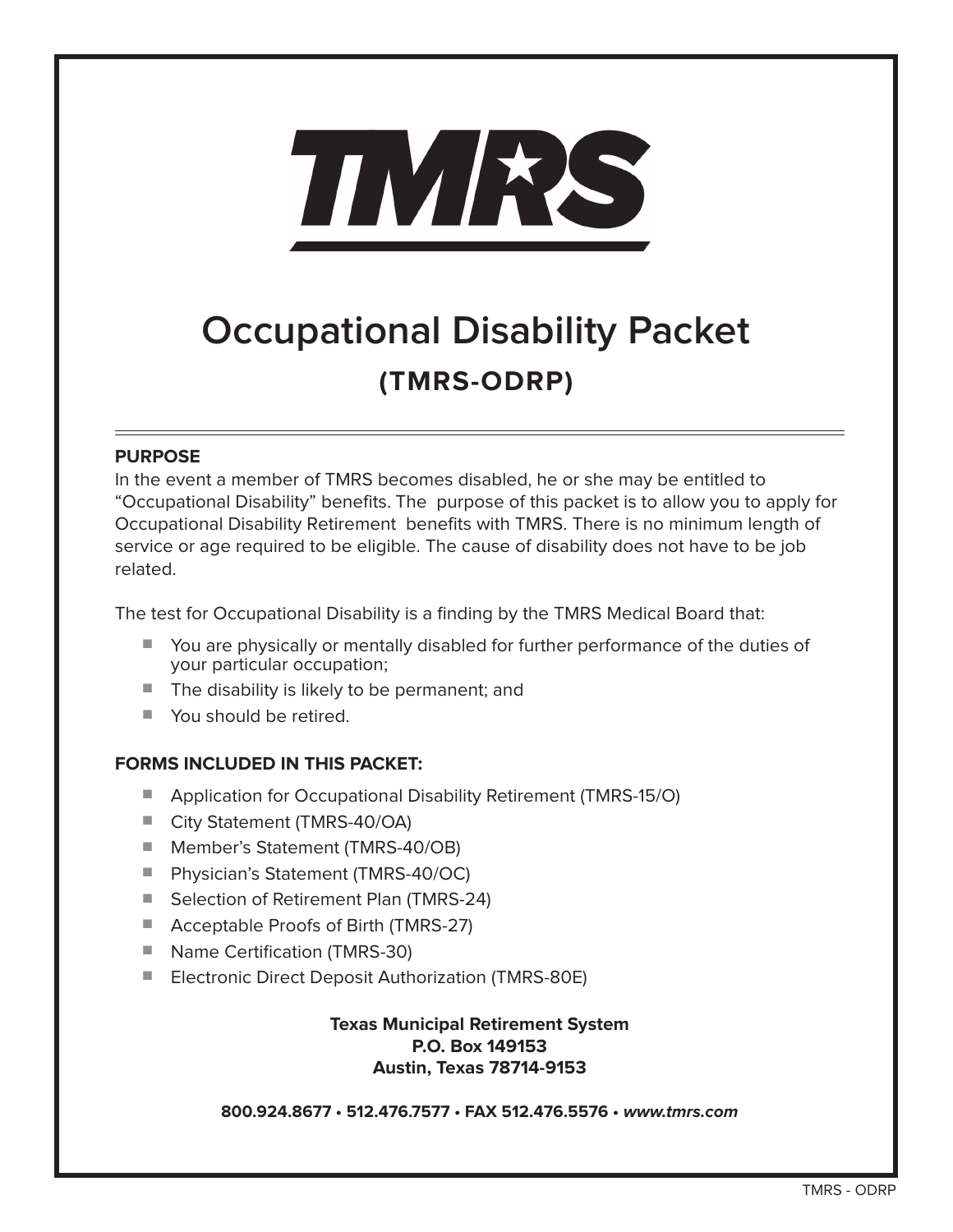#### **THE APPLICATION PROCESS**

- The retirement date must be the last day of the calendar month, cannot precede the date you terminate employment, and cannot precede the date you file your application for Occupational Disability. Normally a member must apply for retirement not less than 30 days nor more than 90 days before the retirement date. By signing this application, you agree to waive any requirement to file the application at least 30 days before the effective date of your retirement.
- Your employing city may have specific requirements for you to notify them of your retirement. Notifying your city and applying to TMRS for retirement are two separate processes. Please coordinate your retirement with your city personnel office to ensure you have met the city's requirements.
- You must complete the following forms prior to the application being sent to the TMRS Medical Board for consideration:
	- Application for Occupational Disability Retirement to be completed by you and certified by your employer
	- City Statement for Occupational Disability to be completed by your employer
	- Member's Statement for Occupational Disability to be completed by you
	- Physician's Statement for Occupational Disability to be completed by your attending physician
	- $\blacksquare$  A photocopy of your official job description
- If your application for an Occupational Disability Retirement is approved, you must complete the following forms before TMRS issues your first payment:
	- Selection of Retirement Plan
	- Your proof of birth (photocopy)
	- $\blacksquare$  Proof of birth for your designated beneficiary  $-$  only if you choose one of the Retiree Life with Survivor Benefits options

**NOTE:** If the birth name on the proof of birth is different from the names provided on your application (for you or your beneficiary), a Name Certification form (TMRS-30, included in this packet) will need to be completed

■ Electronic Direct Deposit Authorization — Retiring members must have their monthly annuity payments electronically deposited to their financial institutions

#### **IF YOU ARE ELIGIBLE FOR SERVICE RETIREMENT**

- In many cases, you should consider applying for Service Retirement rather than Occupational Disability Retirement since the benefits are equal and no medical examination or medical information will be required for a Service Retirement application.
- You may choose to receive a Partial Lump Sum Distribution only if you are eligible for a Service Retirement. If you are eligible for a Service Retirement and if you choose to receive a Partial Lump Sum Distribution, you must also complete the Selection of Partial Lump Sum Distribution form (available at www.tmrs.com) and submit the form to TMRS before TMRS issues your first payment.

#### **RETURNING TO WORK**

■ An Occupational Disability retiree may return to work either for the city or some other employer; however, if you are younger than age 60 and you return to work in a position that is similar to the position you held prior to receiving an Occupational Disability, you may jeopardize your Occupational Disability retirement benefits.

#### **MEDICAL EXAMINATIONS/SUSPENSION OF BENEFITS**

- TMRS may require an Occupational Disability retiree younger than age 60 to submit to additional medical examinations and provide current medical and other relevant information to confirm the status of the retiree as continuing to meet the TMRS requirements for Occupational Disability.
- If an Occupational Disability retiree refuses to submit to a medical examination or provide the requested information, TMRS may suspend payments of the disabilty annuity until the earlier of the date the retiree attains age 60 or submits to the medical examination and provides the requested information. For further information, please contact TMRS.

#### **WHEN TO EXPECT PAYMENT**

Retirement payments will begin the last day of the month following the effective date of retirement, if the TMRS Medical Board approves your application. **NOTE:** Monthly payments will be electronically deposited to your financial institution.

#### **NOTES TO PHYSICIAN**

- All medical information you submit is for interpretation by actively licensed physicians to determine the member's disability status according to the laws governing the Texas Municipal Retirement System. The System needs the answers to all of the questions. Copies of a current history and physical, hospital discharge summary, narrative report or comprehensive consultation, or other pertinent information, may also provide helpful information to supplement specific answers to questions on the form.
- The City Statement for Occupational Disability **MUST BE ATTACHED** in order to complete the Physician's Statement. If the City Statement is not provided, please contact TMRS or your patient.

- Illegible forms. All forms should be typed. Handwritten forms will be accepted only if legible and if completed in black or blue ink
- Alterations without initials
- An incomplete form or any attempt to change its provisions and the set of the set of the set of the set of the S + ODRP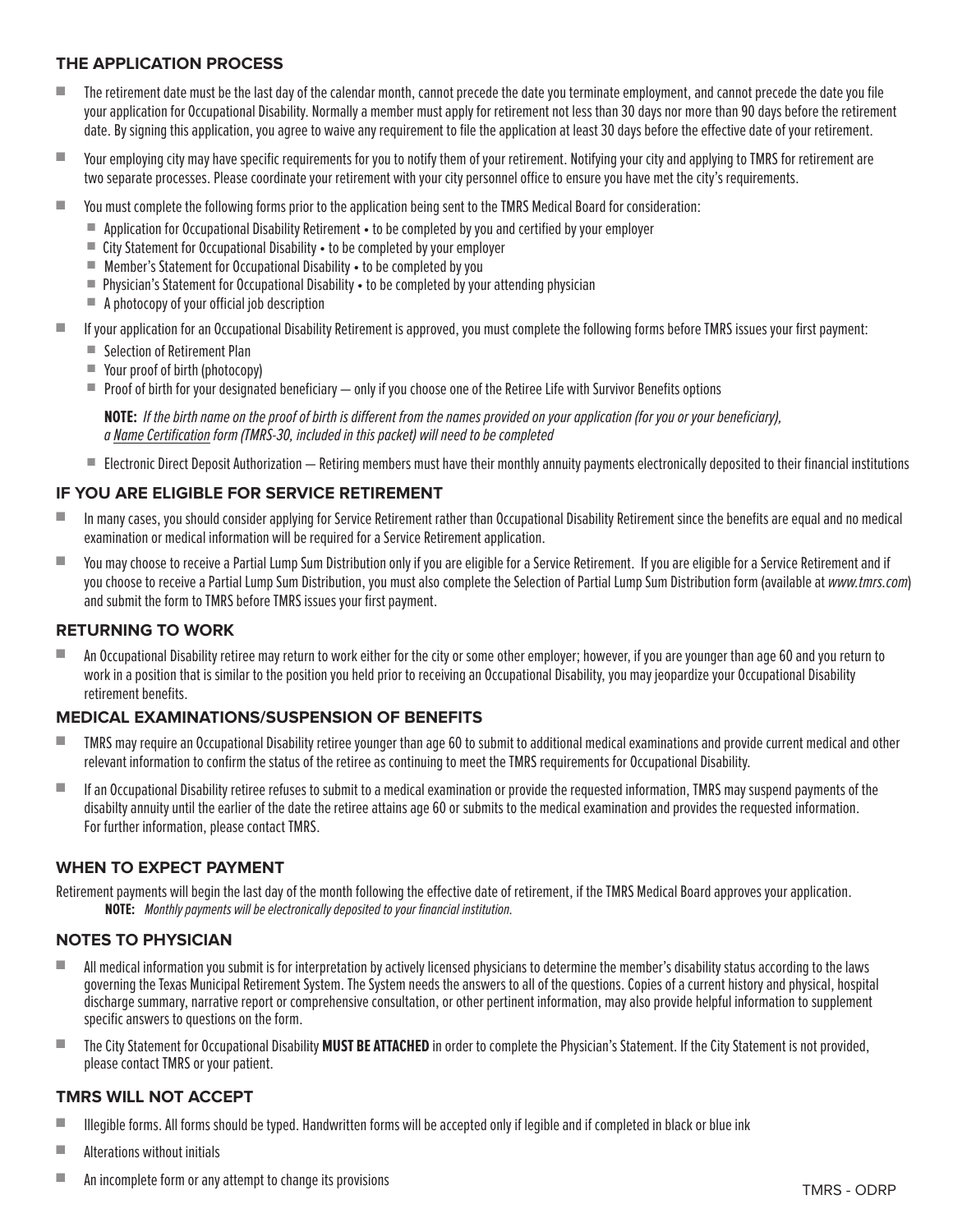# **Application for Occupational Disability Retirement**



#### **MEMBER INFORMATION**

*Please type or use only black ink and do not highlight. Any corrections must be initialed.*

|                                                                                                                                                                                                                                                       |                           | <b>TMRS Identification Number (not required)</b>                                                                                                                                                                                                                                                                                                                                                                                                           |
|-------------------------------------------------------------------------------------------------------------------------------------------------------------------------------------------------------------------------------------------------------|---------------------------|------------------------------------------------------------------------------------------------------------------------------------------------------------------------------------------------------------------------------------------------------------------------------------------------------------------------------------------------------------------------------------------------------------------------------------------------------------|
| Member's Name (first, middle, last)                                                                                                                                                                                                                   |                           | Social Security Number                                                                                                                                                                                                                                                                                                                                                                                                                                     |
| <b>Mailing Address</b>                                                                                                                                                                                                                                |                           | Daytime Phone Number                                                                                                                                                                                                                                                                                                                                                                                                                                       |
| City                                                                                                                                                                                                                                                  | State<br>$\overline{Zip}$ | <b>Employing City</b>                                                                                                                                                                                                                                                                                                                                                                                                                                      |
| I certify that I was $\sqrt{\frac{1}{2}}$ was not $\sqrt{\frac{1}{2}}$ Public Safety Employee when I separated from service from the employing city listed below.<br>(Public Safety Employee is defined in the instructions provided with this form.) |                           |                                                                                                                                                                                                                                                                                                                                                                                                                                                            |
|                                                                                                                                                                                                                                                       |                           |                                                                                                                                                                                                                                                                                                                                                                                                                                                            |
|                                                                                                                                                                                                                                                       |                           | I hereby make formal application for occupational disability retirement benefits in accordance with the provisions of the<br>TMRS Act. Subject to a medical examination and approval by the Board of Trustees, this retirement to be effective on the                                                                                                                                                                                                      |
| last day of<br>Date (MM/YYYY)                                                                                                                                                                                                                         |                           |                                                                                                                                                                                                                                                                                                                                                                                                                                                            |
| office to ensure all city requirements have been satisfied.                                                                                                                                                                                           |                           | Note: The retirement date must be the last day of the calendar month, cannot precede the date you terminate employment, and cannot precede the<br>date you file this application. By signing the application below, you agree to waive any requirement to file the application at least 30 days before<br>the effective date of your retirement. In addition, your city may have specific notification requirements. Please check with your city personnel |
| <b>If eligible, I do</b> $\boxed{\phantom{a}}$ <b>I do not</b> $\phantom{a}$ elect to receive a partial lump-sum distribution upon my retirement.                                                                                                     |                           |                                                                                                                                                                                                                                                                                                                                                                                                                                                            |
| (You may elect to receive a partial lump-sum distribution only if you are eligible for a service retirement benefit.)                                                                                                                                 |                           |                                                                                                                                                                                                                                                                                                                                                                                                                                                            |
| All partial lump-sum distributions will be made as a one-time payment, payable at the same time as the first monthly annuity payment.<br>Election of the partial lump-sum distribution will reduce my monthly annuity payment.                        |                           |                                                                                                                                                                                                                                                                                                                                                                                                                                                            |
| <b>MEMBER CERTIFICATION</b><br>continued disability, and that if I fail to do so my disability retirement benefits may be suspended.                                                                                                                  |                           | I understand that until I attain the age of 60, I may be required to submit to additional medical examinations or otherwise provide evidence of                                                                                                                                                                                                                                                                                                            |
| Member's Signature                                                                                                                                                                                                                                    |                           | Date Signed (MM/DD/YYYY)                                                                                                                                                                                                                                                                                                                                                                                                                                   |
| <b>EMPLOYER CERTIFICATION</b>                                                                                                                                                                                                                         |                           |                                                                                                                                                                                                                                                                                                                                                                                                                                                            |
|                                                                                                                                                                                                                                                       |                           | I certify that the above named applicant is known to me and that he/she has been an employee of this city. I further certify that this applicant's                                                                                                                                                                                                                                                                                                         |
| employment with the city has terminated/will terminate on                                                                                                                                                                                             | Date (MM/YYYY)            | and that all of the applicant's retirement                                                                                                                                                                                                                                                                                                                                                                                                                 |
| contributions will have been submitted to TMRS with the city's payroll report for the month of retirement.                                                                                                                                            |                           |                                                                                                                                                                                                                                                                                                                                                                                                                                                            |
| Signature of City Official                                                                                                                                                                                                                            |                           | Date Signed (MM/DD/YYYY)                                                                                                                                                                                                                                                                                                                                                                                                                                   |
| Printed Name and Title                                                                                                                                                                                                                                |                           | <b>Employing City</b>                                                                                                                                                                                                                                                                                                                                                                                                                                      |
| Please read the instructions provided with this form.<br>TMRS • P.O. Box 149153 • Austin, Texas 78714-9153 • 800.924.8677 • 512.476.7577 • FAX 512.476.5576 • www.TMRS.com<br>TMRS - 15/0 • Revised 2-2020                                            |                           | ADII IDIII IIII III MUUTII                                                                                                                                                                                                                                                                                                                                                                                                                                 |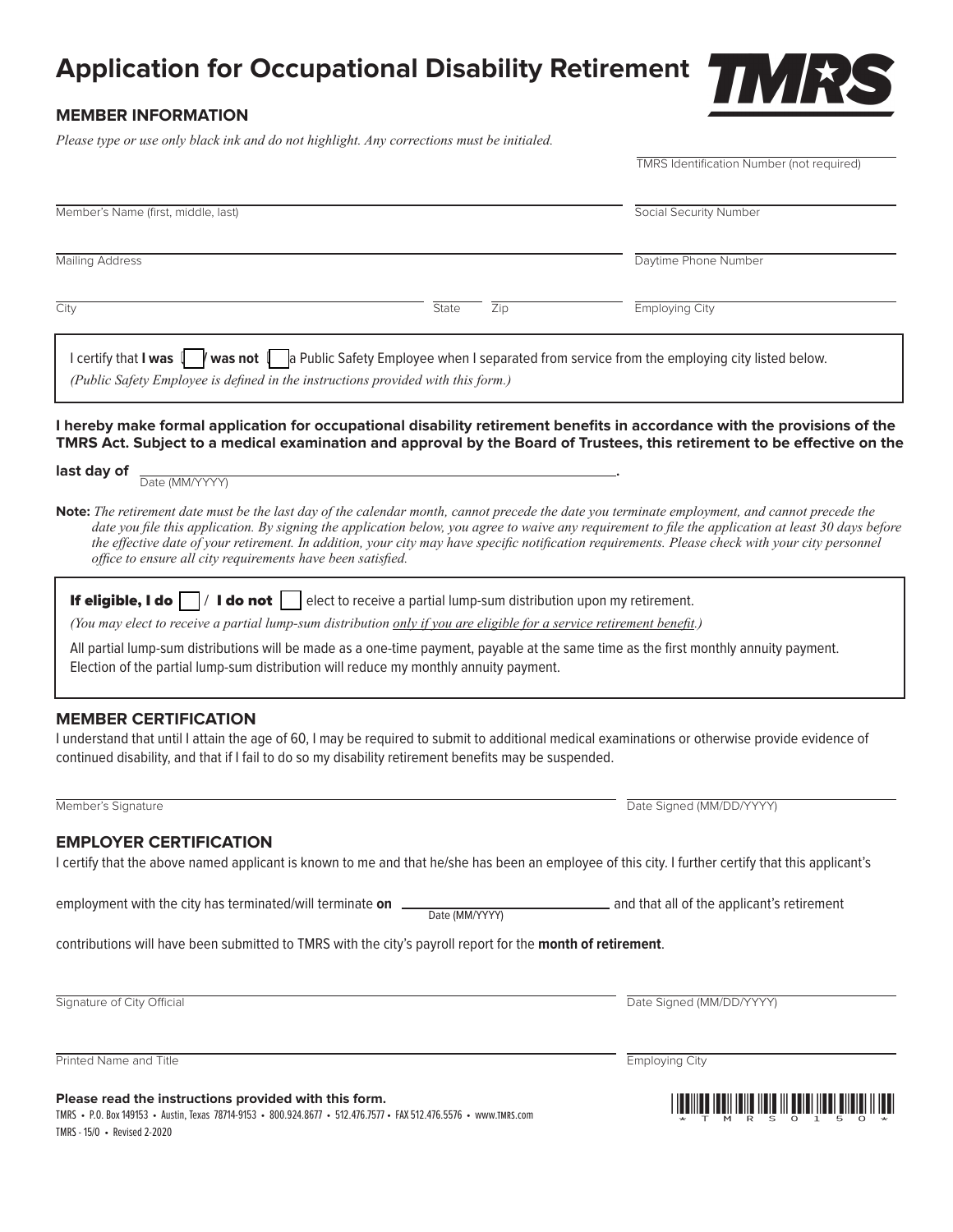#### **THE APPLICATION PROCESS**

- The retirement date must be the last day of the calendar month, cannot precede the date you terminate employment, and cannot precede the date you file your application for Occupational Disability. Normally a member must apply for retirement not less than 30 days nor more than 90 days before the retirement date. By signing this application, you agree to waive any requirement to file the application at least 30 days before the effective date of your retirement.
- Your employing city may have specific requirements for you to notify them of your retirement. Notifying your city and applying to TMRS for retirement are two separate processes. Please coordinate your retirement with your city personnel office to ensure you have met the city's requirements.
- You must complete the following forms prior to the application being sent to the TMRS Medical Board for consideration:
	- Application for Occupational Disability Retirement to be completed by you and certified by your employer
	- City Statement for Occupational Disability to be completed by your employer
	- Member's Statement for Occupational Disability to be completed by you
	- Physician's Statement for Occupational Disability to be completed by your attending physician
	- A photocopy of your official job description
- If your application for an Occupational Disability is approved, you must complete the following forms before TMRS issues your first payment:
	- Selection of Retirement Plan
	- Your proof of birth (photocopy)
	- Proof of birth for your designated beneficiary only if you choose one of the Retiree Life with Survivor Benefits options NOTE: If the birth name on the proof of birth is different from the names provided on your application for you or your beneficiary), a Name Certification form (TMRS-30) will need to be completed
	- Electronic Direct Deposit Authorization Retiring members must have their monthly annuity payments electronically deposited to their financial institutions

#### **IF YOU ARE ELIGIBLE FOR SERVICE RETIREMENT**

- In many cases, you should consider applying for Service Retirement rather than Occupational Disability Retirement since the benefits are equal and no medical examination or medical information will be required for a Service Retirement application.
- You may choose to receive a Partial Lump Sum Distribution only if you are eligible for a Service Retirement. If you are eligible for a Service Retirement, and if you choose to receive a Partial Lump Sum Distribution, you must also complete the Selection of Partial Lump Sum Distribution form (available at www.tmrs.com) and submit the form to TMRS before TMRS issues your first payment.

#### **RETURNING TO WORK**

An Occupational Disability retiree may return to work either for the city or some other employer; however, if you are younger than age 60 and you return to work in a position that is similar to the position you held prior to receiving an Occupational Disability, you may jeopardize your Occupational Disability retirement benefits.

#### **MEDICAL EXAMINATIONS/SUSPENSION OF BENEFITS**

- TMRS may require an Occupational Disability retiree younger than age 60 to submit to additional medical examinations and provide current medical and other relevant information to confirm the status of the retiree as continuing to meet the TMRS requirements for Occupational Disability.
- If an Occupational Disability retiree refuses to submit to a medical examination or provide the requested information, TMRS may suspend payments of the disabilty annuity until the earlier of the date the retiree attains age 60 or submits to the medical examination and provides the requested information. For further information, please contact TMRS.

#### **WHEN TO EXPECT PAYMENT**

Retirement payments will begin the last day of the month following the effective date of retirement, if the TMRS Medical Board approves your application. **NOTE:** Monthly payments will be electronically deposited to your financial institution.

#### **PUBLIC SAFETY EMPLOYEE**

Under the 2006 Pension Protection Act, the 10% early withdrawal tax is waived for distributions made to qualified public safety employees who separate from service after attaining age 50. A "qualified public safety employee" is defined as any employee of a state (or political subdivision) whose principal duties include services requiring specialized training in the area of police protection, fire-fighting services, or emergency medical services for any area within the jurisdiction of the state (or political subdivision). TMRS will require city certification from the city of last employment to qualify for this waiver. A certification form will be provided directly to the city once TMRS is notified that an employee may qualify.

#### **TMRS WILL NOT ACCEPT**

- Illegible forms. All forms should be typed. Handwritten forms will be accepted only if legible and if completed in black or blue ink
- Alterations without initials
- An incomplete form or any attempt to change its provisions

#### **INFORMATION ABOUT HEALTH CARE ENHANCEMENT FOR LOCAL PUBLIC SAFETY (HELPS)**

The Pension Protection Act of 2006 allows retired or permanently disabled public safety officers (defined below) to elect an amount to be deducted from their TMRS benefit payment to pay for health or long-term care premiums in order to reduce their taxable income. The health insurance or long-term care insurance can include the member, spouse, and dependents. Any amount may be deducted that does not exceed the net monthly annuity. However, the amount that may be excluded from taxable income cannot exceed \$3,000 per year. Qualified public safety officers who wish to participate in this deduction program should contact TMRS for an application.

- A "public safety officer" has the same meaning as under Section 1204(9)(A) of the Omnibus Crime Control and Safe Streets Act of 1968, as in effect immediately before enactment of the National Defense Authorization Act for Fiscal Year 2013, which includes:
- An individual involved in crime and juvenile delinquency control or reduction, or enforcement of the criminal laws (including juvenile delinquency), including, but not limited to police, corrections, probation, parole, and judicial officers
- Professional firefighters
- Officially recognized or designated:
	- Public employee members of a rescue squad or ambulance crew
	- Chaplains of fire departments and police departments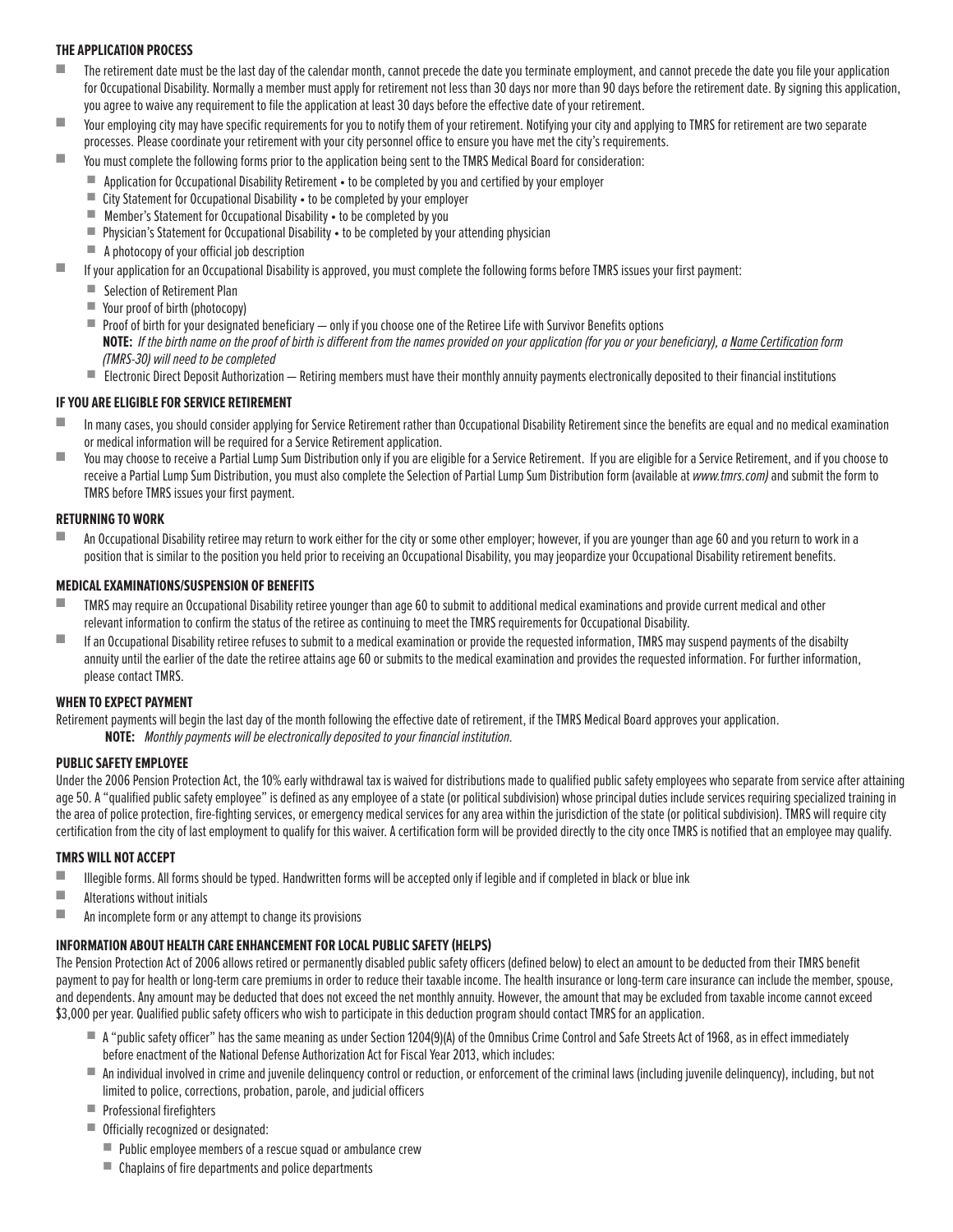# **City Statement For Occupational Disability**



#### **A copy of this completed form MUST be attached to the Member and Physician statements.**

**MEMBER INFORMATION •** *Please type or use only black ink and do not highlight. Any corrections must be initialed.*

| Member's Name (first, middle, last) |       |     | Social Security Number                                                                                                                                           |
|-------------------------------------|-------|-----|------------------------------------------------------------------------------------------------------------------------------------------------------------------|
| <b>Mailing Address</b>              |       |     | Daytime Phone Number                                                                                                                                             |
| City                                | State | Zip | Employing City                                                                                                                                                   |
|                                     |       |     | <b>JOB DESCRIPTION</b> $\cdot$ <i>Provide a brief statement of job description and job duties and also attach a photocopy of the employee's job description.</i> |

#### **DESCRIPTION OF ACTIVITIES CUSTOMARILY REQUIRED FOR THIS POSITION**

*Include information regarding the following: how often (never, occasionally, or frequently), and for how long at a time, does the position require:*

|                                | <b>Frequency</b> | <b>Duration</b> |                                                                 | <b>Frequency</b> | <b>Duration</b> |
|--------------------------------|------------------|-----------------|-----------------------------------------------------------------|------------------|-----------------|
| Lifting or carrying 1-10 lbs.  |                  |                 | Driving equipment/vehicles <b>________________</b> ____________ |                  |                 |
| Lifting or carrying 11-20 lbs. |                  |                 | Working with machinery                                          |                  |                 |
| Lifting or carrying 21-40 lbs. |                  |                 |                                                                 |                  |                 |
|                                |                  |                 | Walking                                                         |                  |                 |
| Bending or stooping            |                  |                 | Standing                                                        |                  |                 |
| Reaching above shoulder level  |                  |                 | Sitting                                                         |                  |                 |

Provide any other required activities that would be applicable in determining whether the member is capable of performing the customary duties of *this position:*

#### **CITY OFFICIAL CERTIFICATION**

I hereby certify that the information provided above is complete and accurate and that I am duly authorized by the City to complete this form.

Signature of City Official Date Signed (MM/DD/YYYY)

Printed Name and Title City Name and Title City Name City Name City Name City Name City Name City Name City Name

**Please read the instructions provided with this form.**

TMRS • P.O. Box 149153 • Austin, Texas 78714-9153 • 800.924.8677 • 512.476.7577 • FAX 512.476.5576 • www.tmrs.com TMRS - 40/OA • Revised 2-2020 \*TMRS40OA\*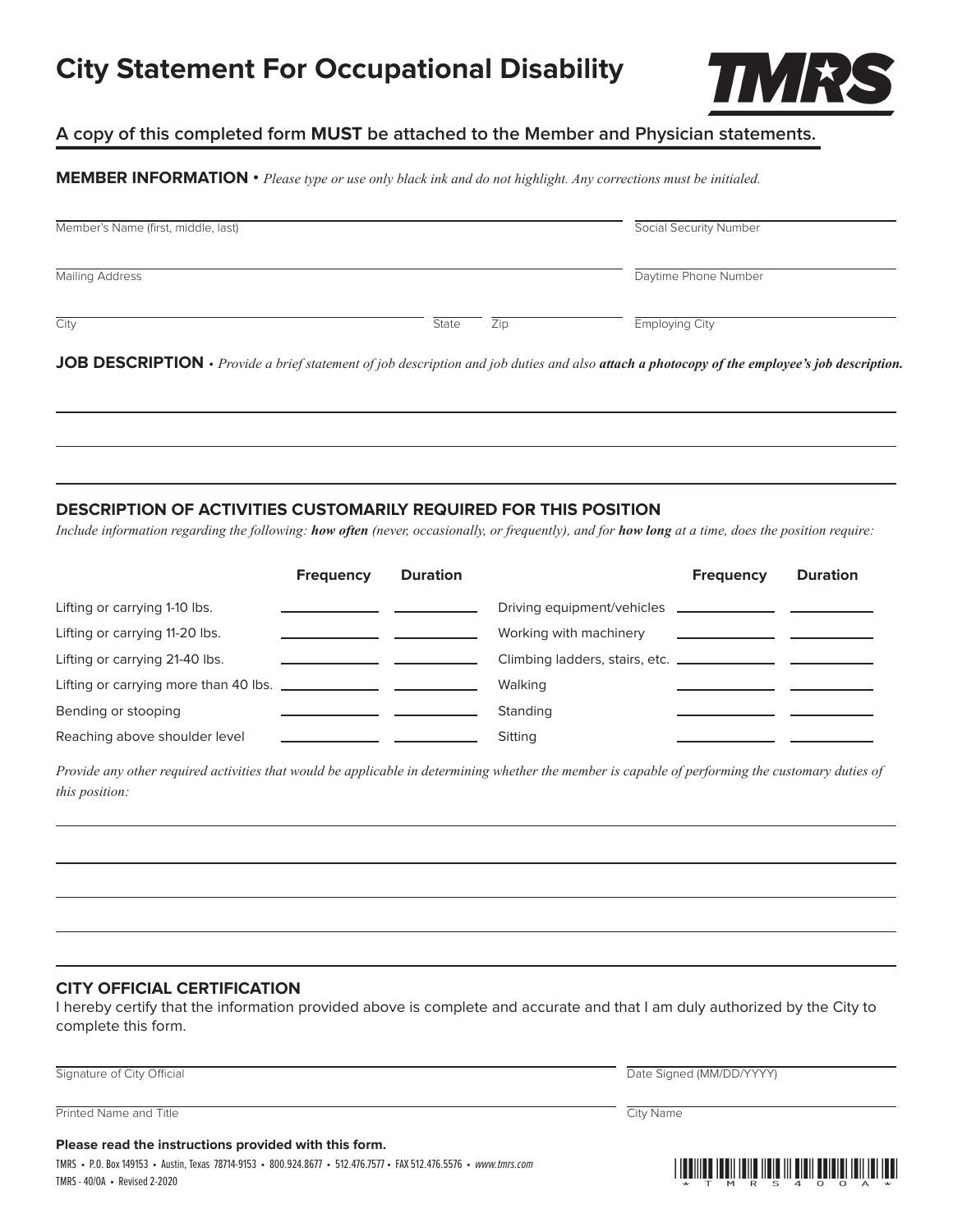#### **NOTES TO CITY CORRESPONDENT**

- If a member of TMRS becomes disabled, he or she may be entitled to occupational disability.
- The test for occupational disability is a finding by the TMRS Medical Board that
	- The member is physically or mentally disabled for further performance of the duties of his/her occupation;
	- $\blacksquare$  The disability is likely to be permanent; and
	- The member should be retired.
- The City Statement for Occupational Disability form must be completed by the member's employing city and must attach a photocopy of the member's job description.
- A photocopy of the completed City Statement for Occupational Disability form must be attached to both the Member's Statement for Occupational Disability form and the Physician's Statement for Occupational Disability form.

#### **THE APPLICATION PROCESS**

- The retirement date must be the last day of the calendar month, cannot precede the date the member terminates employment, and cannot be before the date the member files his/her Application for Occupational Disability Retirement. Normally a member must apply for retirement not less than 30 days nor more than 90 days before the retirement date. By signing the application, the member agrees to waive any requirement to file the application at least thirty days before the effective date of retirement.
- The following forms must be completed prior to the application being sent to the TMRS Medical Board for consideration:
	- $\blacksquare$  Application for Occupational Disability Retirement  $-$  to be completed by the member and certified by the member's employing city
	- $\blacksquare$  City Statement for Occupational Disability  $-$  to be completed by the member's employing city
	- $\blacksquare$  Member's Statement for Occupational Disability  $-$  to be completed by the member
	- $\blacksquare$  Physician's Statement for Occupational Disability to be completed by the member's attending physician
	- A photocopy of the member's official job description
- The following forms must be completed before TMRS issues the first payment to the retiring member:
	- Selection of Retirement Plan
	- The member's proof of birth (photocopy)
	- Proof of birth for the designated beneficiary only if a Retiree Lifetime with Survivor Benefits option is selected.
		- **NOTE:** If the birth name on the proof of birth is different from the names provided on the application (for the member or the beneficiary), a Name Certification form (TMRS-30) must be completed
	- Electronic Direct Deposit Authorization- Retiring members must have their monthly annuity payments electronically deposited to their financial institutions

#### **IF THE MEMBER IS ELIGIBLE FOR SERVICE RETIREMENT**

- Since the benefits are equal and no medical examination or medical information is required, it is recommended that members who are eligible for service retirement apply for Service Retirement benefits rather than Occupational Disability Retirement benefits.
- Members who are eligible for Service Retirement are also entitled to receive a Partial Lump Sum Distribution. If a member is eligible for Service Retirement and elects to receive the Partial Lump-Sum Distribution, the Selection of Partial Lump Sum Distribution form will also need to be completed and submitted before TMRS issues the first payment to the retiring member.

#### **RETURNING TO WORK**

An Occupational Disability retiree may return to work either for the city or some other employer; however, if the retiree is younger than age 60 and he or she returns to work in a position that is similar to the position the retiree held prior to receiving an Occupational Disability, the retiree may jeopardize his or her Occupational Disability retirement benefits.

#### **MEDICAL EXAMINATIONS/SUSPENSION OF BENEFITS**

- TMRS may require an Occupational Disability retiree younger than age 60 to submit to additional medical examinations and provide current medical and other relevant information to confirm the status of the retiree as continuing to meet the TMRS requirements for Occupational Disability.
- If an Occupational Disability retiree refuses to submit to a medical examination or provide the requested information, TMRS may suspend payments of the disabilty annuity until the earlier of the date the retiree attains age 60 or submits to the medical examination and provides the requested information. For further information, please contact TMRS.

#### **WHEN TO EXPECT PAYMENT**

Retirement payments will begin the last day of the month following the effective date of retirement, if the TMRS Medical Board approves the application. **NOTE:** Monthly payments will be electronically deposited to the retiree's financial institution.

- Illegible forms
- Alterations without initials
- Incomplete forms or any attempt to change its provisions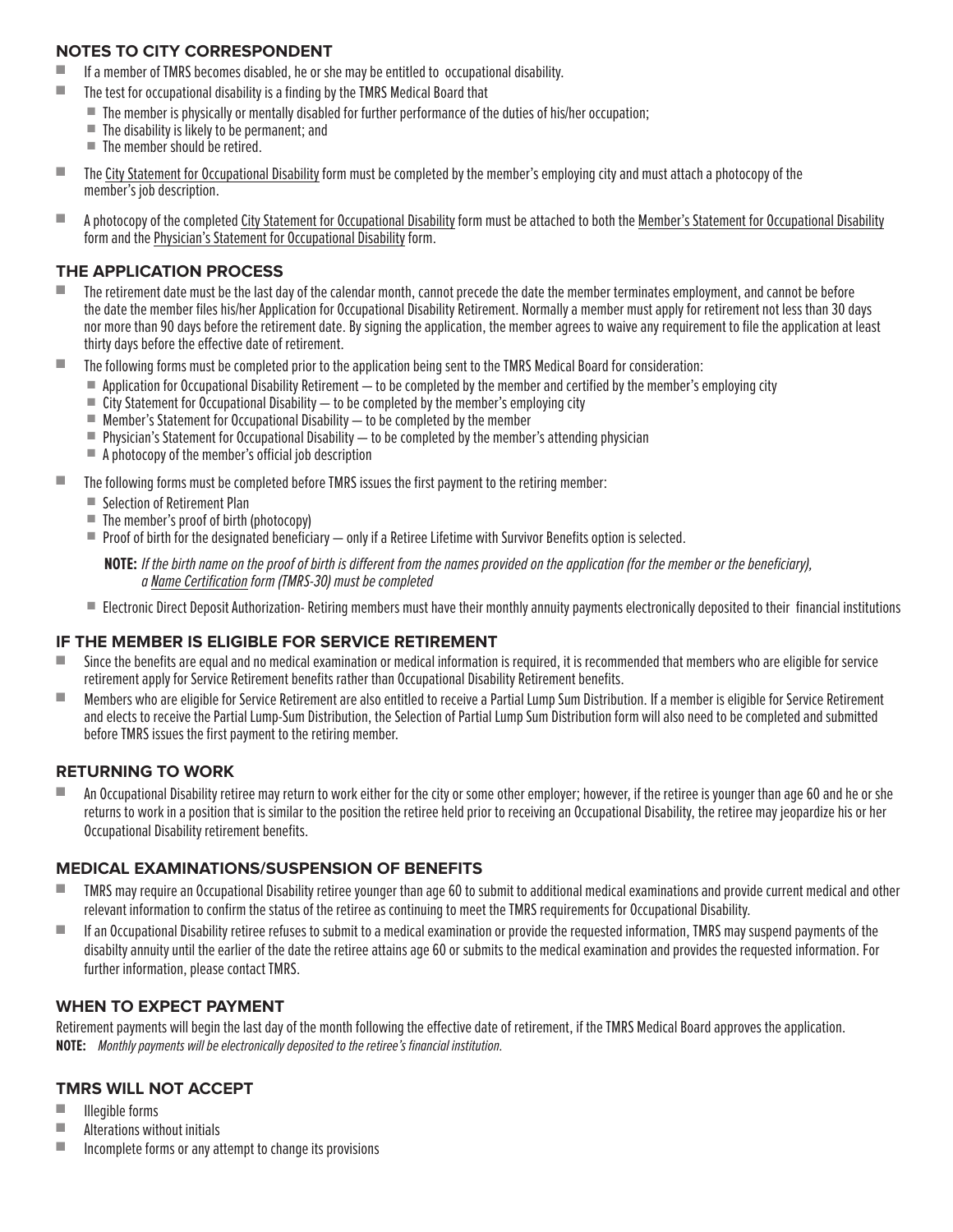# **Member's Statement for Occupational Disability**

## **MEMBER INFORMATION**

*Please type or use only black ink and do not highlight. Any corrections must be initialed.*

|      | Member's Name (first, middle, last)                                                                                                                                                                                                                                                     |                                                                                                                               | Social Security Number                                                                                                                       |  |  |  |
|------|-----------------------------------------------------------------------------------------------------------------------------------------------------------------------------------------------------------------------------------------------------------------------------------------|-------------------------------------------------------------------------------------------------------------------------------|----------------------------------------------------------------------------------------------------------------------------------------------|--|--|--|
|      | <b>Mailing Address</b>                                                                                                                                                                                                                                                                  |                                                                                                                               | Daytime Phone Number                                                                                                                         |  |  |  |
| City |                                                                                                                                                                                                                                                                                         | State<br>$\overline{Zip}$                                                                                                     | Employing City                                                                                                                               |  |  |  |
|      |                                                                                                                                                                                                                                                                                         | Do not complete this form if a copy of the City Statement is not attached.                                                    |                                                                                                                                              |  |  |  |
|      |                                                                                                                                                                                                                                                                                         | <b>DISABILITY INFORMATION</b> $\cdot$ You may attach additional pages if necessary to answer any question below.              |                                                                                                                                              |  |  |  |
| 1.   |                                                                                                                                                                                                                                                                                         | Describe fully your present disability and its causes with a complete history to date (attach additional pages if necessary): |                                                                                                                                              |  |  |  |
| 2.   |                                                                                                                                                                                                                                                                                         |                                                                                                                               |                                                                                                                                              |  |  |  |
| 3.   |                                                                                                                                                                                                                                                                                         |                                                                                                                               |                                                                                                                                              |  |  |  |
| 4.   |                                                                                                                                                                                                                                                                                         |                                                                                                                               |                                                                                                                                              |  |  |  |
| 5.   | Does the information furnished by the City on the attached form TMRS-40/OA (City Statement for Occupational Disability) correctly state your<br>job description, duties, and activities? $\Box$ yes $\Box$ no <i>(check one)</i> If no, please state any matters on which you disagree: |                                                                                                                               |                                                                                                                                              |  |  |  |
| 6.   | cannot perform?                                                                                                                                                                                                                                                                         |                                                                                                                               | Which of the duties and/or activities listed on the attached form TMRS-40/OA (City Statement for Occupational Disability) do you believe you |  |  |  |
| 7.   | Is your condition getting worse, is it stable, or is it improving? Please explain:                                                                                                                                                                                                      |                                                                                                                               |                                                                                                                                              |  |  |  |
| 8.   |                                                                                                                                                                                                                                                                                         | List all physicians who have attended you during your present disability (attach additional pages if necessary):              |                                                                                                                                              |  |  |  |
|      | <b>Physician's Name</b>                                                                                                                                                                                                                                                                 | <b>Address</b>                                                                                                                | <b>Dates Attended</b>                                                                                                                        |  |  |  |
| 9.   | If yes, please provide the name(s) of the institutions and dates treated:                                                                                                                                                                                                               | Have you received any treatment at a hospital or clinic since the beginning of the disability? $\Box$ yes                     | $\vert$ $\vert$ no <i>(check one)</i>                                                                                                        |  |  |  |
|      | <b>Institution Name</b>                                                                                                                                                                                                                                                                 |                                                                                                                               | <b>Dates Treated</b>                                                                                                                         |  |  |  |
|      |                                                                                                                                                                                                                                                                                         |                                                                                                                               |                                                                                                                                              |  |  |  |
|      |                                                                                                                                                                                                                                                                                         |                                                                                                                               |                                                                                                                                              |  |  |  |

#### **MEMBER CERTIFICATION**

I hereby certify that I am a member of the Texas Municipal Retirement System; that I waive all provisions of law binding any physician or other person who has attended or examined me from disclosing any knowledge or information which he/she thereby acquired; that I hereby consent to an authorized and full disclosure to the Texas Municipal Retirement System of any such knowledge or information; that the above statements were made by me, that they were each and all complete and true to the best of my information, knowledge, and belief, and that they are made for the purpose of securing disability retirement benefits from the Texas Municipal Retirement System.

**Please read the instructions provided with this form.**

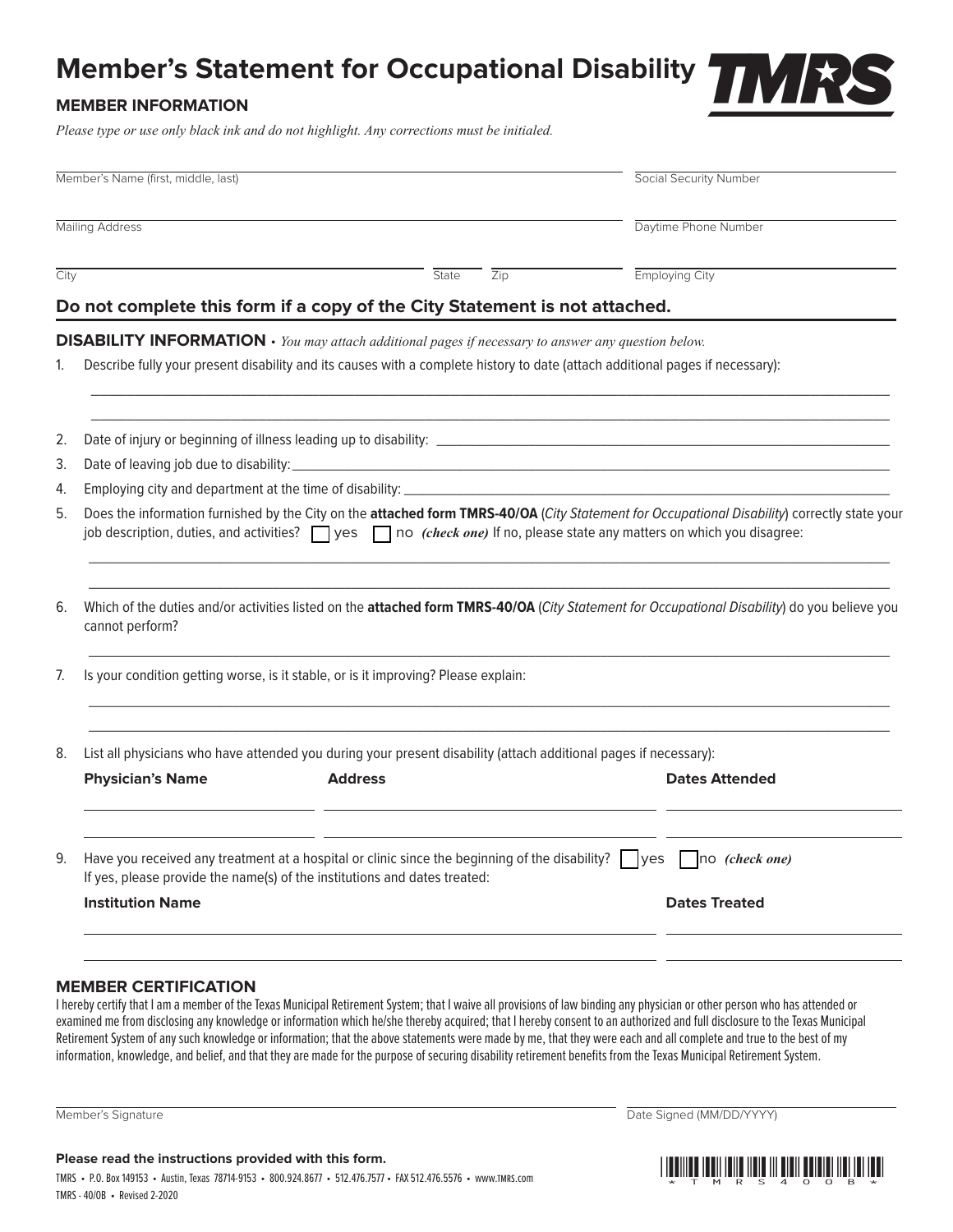## **THE APPLICATION PROCESS**

- The retirement date must be the last day of the calendar month, cannot precede the date you terminate employment, and cannot precede the date you file your application for Occupational Disability. Normally a member must apply for retirement not less than 30 days nor more than 90 days before the retirement date. By signing this application, you agree to waive any requirement to file the application at least 30 days before the effective date of your retirement.
- Your employing city may have specific requirements for you to notify them of your retirement. Notifying your city and applying to TMRS for retirement are two separate processes. Please coordinate your retirement with your city personnel office to ensure you have met the city's requirements.
- You must complete the following forms prior to the application being sent to the TMRS Medical Board for consideration:
	- Application for Occupational Disability Retirement to be completed by you and certified by your employer
	- City Statement for Occupational Disability to be completed by your employer
	- Member's Statement for Occupational Disability to be completed by you
	- Physician's Statement for Occupational Disability to be completed by your attending physician
	- A photocopy of your official job description
- If your application for an Occupational Disability is approved, you must complete the following forms before TMRS issues your first payment:
	- Selection of Retirement Plan
	- Your proof of birth (photocopy)
	- Proof of birth for your designated beneficiary only if you choose one of the Retiree Life with Survivor Benefits options **NOTE:** If the birth name on the proof of birth is different from the names provided on your application (for you or your beneficiary), a Name Certification form (TMRS-30) will need to be completed
	- Electronic Direct Deposit Authorization Retiring members must have their monthly annuity payments electronically deposited to their financial institutions

## **IF YOU ARE ELIGIBLE FOR SERVICE RETIREMENT**

- In many cases, you should consider applying for Service Retirement rather than Occupational Disability Retirement since the benefits are equal and no medical examination or medical information will be required for a Service Retirement application.
- You may choose to receive a Partial Lump Sum Distribution only if you are eligible for a Service Retirement. If you are eligible for a Service Retirement, and if you choose to receive a Partial Lump Sum Distribution, you must also complete the Selection of Partial Lump Sum Distribution form (available at www.tmrs. com) and submit the form to TMRS prior to the mailing of your first payment.

#### **RETURNING TO WORK**

■ An Occupational Disability retiree may return to work either for the city or some other employer; however, if you are younger than age 60 and you return to work in a position that is similar to the position you held prior to receiving an Occupational Disability, you may jeopardize your Occupational Disability retirement benefits.

#### **Medical Examinations/Suspension of Benefits**

- TMRS may require an Occupational Disability retiree younger than age 60 to submit to additional medical examinations and provide current medical and other relevant information to confirm the status of the retiree as continuing to meet the TMRS requirements for Occupational Disability.
- If an Occupational Disability retiree refuses to submit to a medical examination or provide the requested information, TMRS may suspend payments of the disabilty annuity until the earlier of the date the retiree attains age 60 or submits to the medical examination and provides the requested information. For further information, please contact TMRS.

#### **WHEN TO EXPECT PAYMENT**

Retirement payments will begin the last day of the month following the effective date of retirement, if the TMRS Medical Board approves your application. **NOTE:** Monthly payments will be electronically deposited to your financial institution.

- Illegible forms. All forms should be typed. Handwritten forms will be accepted only if legible and if completed in black or blue ink
- Alterations without initials
- An incomplete form or any attempt to change its provisions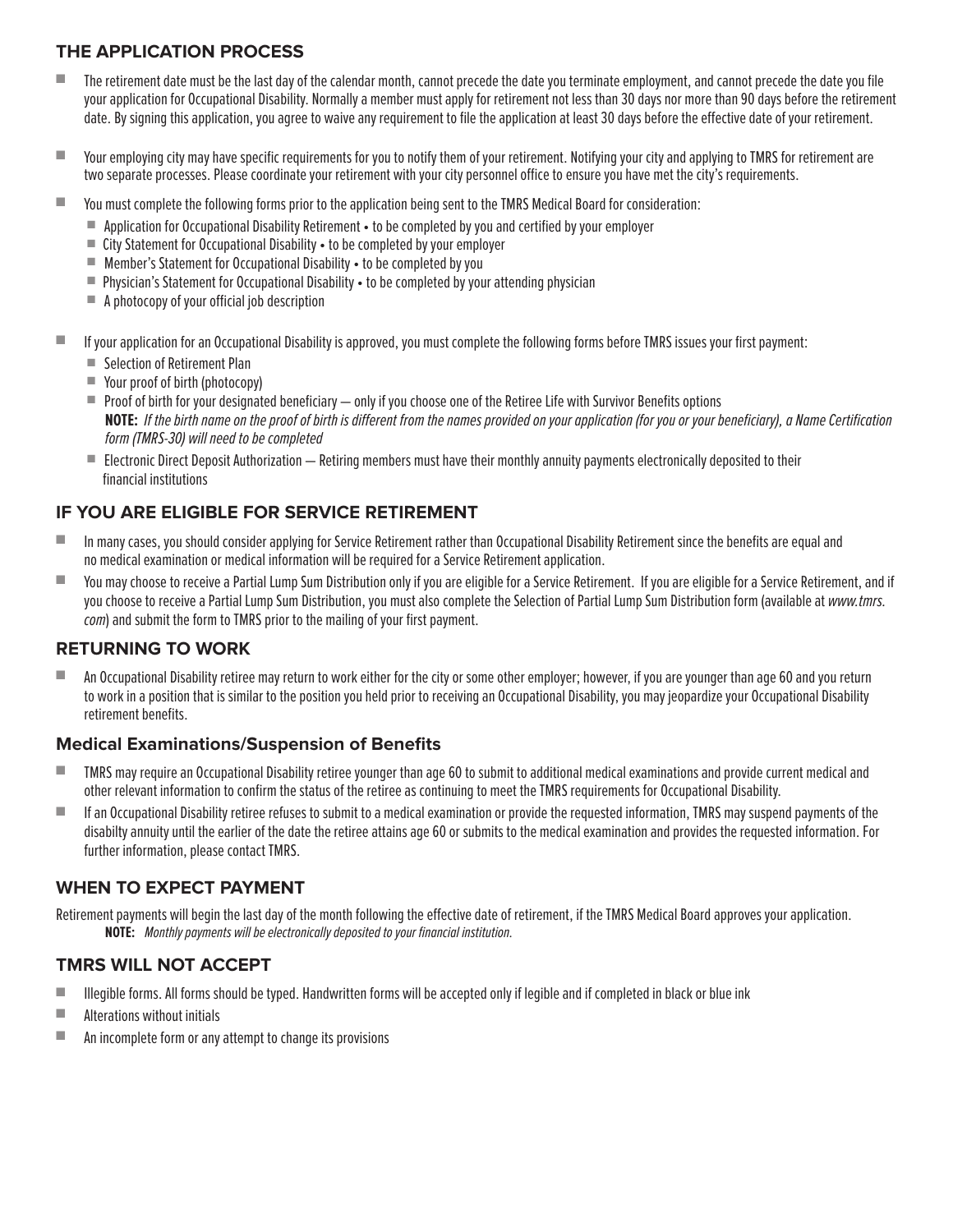# **Physician's Statement for Occupational Disability**

#### **MEMBER INFORMATION**

*Please type or use only black ink and do not highlight. Any corrections must be initialed.*

|      | Member's Name (first, middle, last)                                           |                                                                                                                                                                                                                            | Social Security Number                                                                                                                                                                                                                                                                                  |
|------|-------------------------------------------------------------------------------|----------------------------------------------------------------------------------------------------------------------------------------------------------------------------------------------------------------------------|---------------------------------------------------------------------------------------------------------------------------------------------------------------------------------------------------------------------------------------------------------------------------------------------------------|
|      | <b>Mailing Address</b>                                                        |                                                                                                                                                                                                                            | Daytime Phone Number                                                                                                                                                                                                                                                                                    |
| City |                                                                               | State<br>$\overline{Zip}$<br>Do not complete this form if a copy of the City Statement is not attached.                                                                                                                    | Member's Employing City                                                                                                                                                                                                                                                                                 |
|      | regarding occupational disability).                                           |                                                                                                                                                                                                                            | <b>DISABILITY INFORMATION</b> $\cdot$ You will need to attach additional documentation to support your answers to the questions below (i.e. current<br>history and physical, narrative report or comprehensive consultation or any other documentation which will assist TMRS in making a determination |
| 1.   |                                                                               | Provide your diagnosis of physical or mental disability (attach second sheet if necessary):                                                                                                                                |                                                                                                                                                                                                                                                                                                         |
| 2.   |                                                                               |                                                                                                                                                                                                                            |                                                                                                                                                                                                                                                                                                         |
|      | Date of last examination: ______                                              |                                                                                                                                                                                                                            |                                                                                                                                                                                                                                                                                                         |
| 3.   | Are you still attending the member? $\vert$ yes $\vert$ no <i>(check one)</i> |                                                                                                                                                                                                                            |                                                                                                                                                                                                                                                                                                         |
| 4.   | <b>Physician's Name</b>                                                       | List all other physicians who have attended the member during present disability:<br><b>Address</b>                                                                                                                        | <b>Dates Attended</b>                                                                                                                                                                                                                                                                                   |
| 5.   | pertinent reports):                                                           |                                                                                                                                                                                                                            | Describe the symptoms and physical findings pertinent to your diagnosis (attach copies of any CAT scans, MRI studies, or other                                                                                                                                                                          |
| 6.   |                                                                               | From present indications, what seems to be the most probable course of this patient's illness?                                                                                                                             |                                                                                                                                                                                                                                                                                                         |
| 7.   | form TMRS-40/OA?<br>yes                                                       | Please review the attached City Statement for Occupational Disability form (TMRS-40/OA).<br>no (check one)<br>member cannot perform due to the physical or mental disability described (attach second sheet if necessary): | Can the above named member perform all duties and activities of the job as described on the City Statement for Occupational Disability<br>If no, please list those activities described on the City Statement for Occupational Disability form (TMRS-40/OA) which, in your opinion, the                 |
|      | <b>Activity</b>                                                               | <b>Frequency</b><br>the control of the control of the control of the control of the control of the control of                                                                                                              | <b>Duration</b>                                                                                                                                                                                                                                                                                         |
|      | PHYSICIAN INFORMATION                                                         |                                                                                                                                                                                                                            |                                                                                                                                                                                                                                                                                                         |
|      | Physician's Name (printed or typed)                                           |                                                                                                                                                                                                                            |                                                                                                                                                                                                                                                                                                         |
|      | Physician's Mailing Address                                                   |                                                                                                                                                                                                                            |                                                                                                                                                                                                                                                                                                         |
|      | Physician's Signature                                                         |                                                                                                                                                                                                                            | Date Signed (MM/DD/YYYY)                                                                                                                                                                                                                                                                                |
|      | Please read the instructions provided with this form.                         |                                                                                                                                                                                                                            |                                                                                                                                                                                                                                                                                                         |

TMRS • P.O. Box 149153 • Austin, Texas 78714-9153 • 800.924.8677 • 512.476.7577 • FAX 512.476.5576 • www.tmrs.com \*TMRS40OC\* TMRS - 40/OC • Revised 1-2020

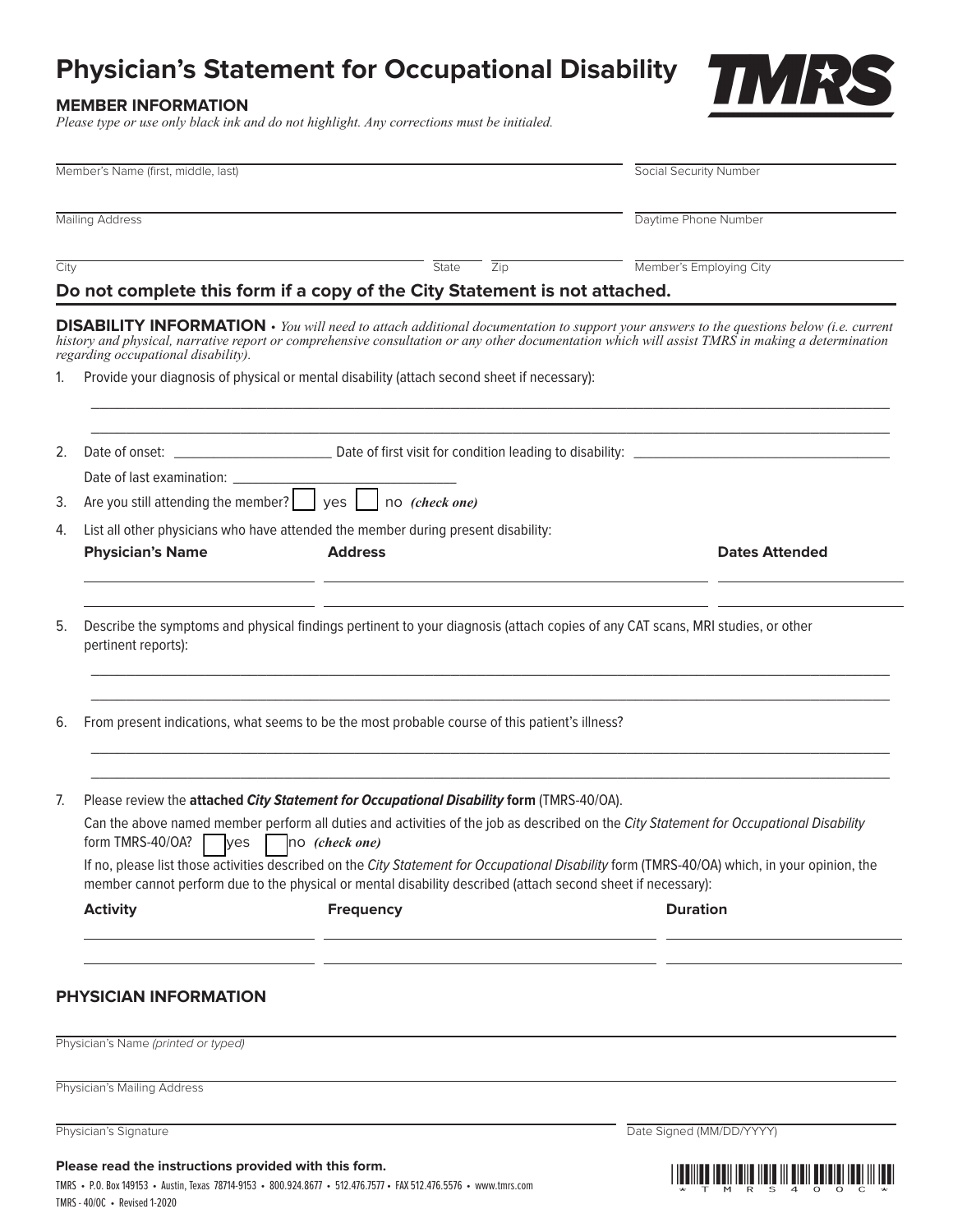# **NOTES TO PHYSICIAN**

- All medical information you submit is for interpretation by actively licensed physicians to determine the member's disability status according to the laws governing the Texas Municipal Retirement System. The System needs the answers to all of the questions. Copies of a current history and physical, hospital discharge summary, narrative report or comprehensive consultation, or other supporting documentation, will assist TMRS to make a determination and may expedite processing of your patient's application.
- The City Statement for Occupational Disability **MUST BE ATTACHED** in order to complete the Physician's Statement. If the City Statement is not provided, please contact TMRS or your patient.

- Illegible forms. All forms should be typed. Handwritten forms will be accepted only if legible and if completed in black or blue ink
- Alterations without initials
- An incomplete form or any attempt to change its provisions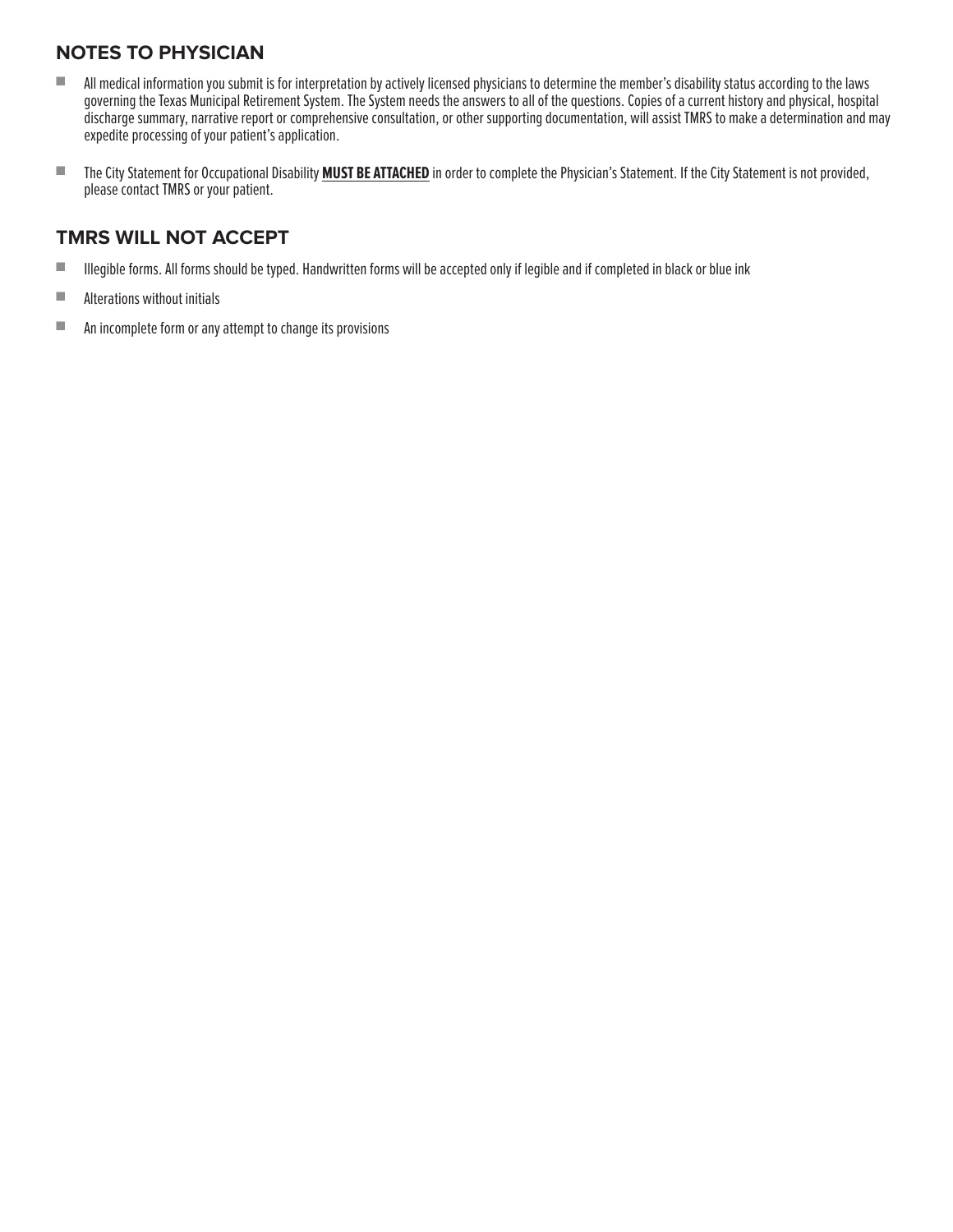# **Selection of Retirement Plan**

# **O** MEMBER INFORMATION

*Please type or use only black or blue ink and do not highlight. Any corrections must be initialed.*



| State Zip<br><b>2 MARITAL STATUS</b> (must check one): Married Not married (If married, see Spousal Consent section <sup>6</sup> below.)                                                                                                                                                                                                                                                                                                                                        | Daytime Phone Number                                                                                                                                                                                                                                                                                                                                                                                                                                                                                                                                                                                                                             |
|---------------------------------------------------------------------------------------------------------------------------------------------------------------------------------------------------------------------------------------------------------------------------------------------------------------------------------------------------------------------------------------------------------------------------------------------------------------------------------|--------------------------------------------------------------------------------------------------------------------------------------------------------------------------------------------------------------------------------------------------------------------------------------------------------------------------------------------------------------------------------------------------------------------------------------------------------------------------------------------------------------------------------------------------------------------------------------------------------------------------------------------------|
|                                                                                                                                                                                                                                                                                                                                                                                                                                                                                 |                                                                                                                                                                                                                                                                                                                                                                                                                                                                                                                                                                                                                                                  |
|                                                                                                                                                                                                                                                                                                                                                                                                                                                                                 |                                                                                                                                                                                                                                                                                                                                                                                                                                                                                                                                                                                                                                                  |
|                                                                                                                                                                                                                                                                                                                                                                                                                                                                                 | <b>SPRIMARY BENEFICIARY DESIGNATION (Limit 3)</b> Please read instructions carefully. If desired, alternate beneficiary designations may be completed on page 2. For more information about designating custodians for minors (unde                                                                                                                                                                                                                                                                                                                                                                                                              |
|                                                                                                                                                                                                                                                                                                                                                                                                                                                                                 | Social Security Number                                                                                                                                                                                                                                                                                                                                                                                                                                                                                                                                                                                                                           |
|                                                                                                                                                                                                                                                                                                                                                                                                                                                                                 | Date of Birth (MM/DD/YYYY)                                                                                                                                                                                                                                                                                                                                                                                                                                                                                                                                                                                                                       |
|                                                                                                                                                                                                                                                                                                                                                                                                                                                                                 | Custodian's Relationship to Beneficiary                                                                                                                                                                                                                                                                                                                                                                                                                                                                                                                                                                                                          |
|                                                                                                                                                                                                                                                                                                                                                                                                                                                                                 | <b>Social Security Number</b>                                                                                                                                                                                                                                                                                                                                                                                                                                                                                                                                                                                                                    |
|                                                                                                                                                                                                                                                                                                                                                                                                                                                                                 | Date of Birth (MM/DD/YYYY)                                                                                                                                                                                                                                                                                                                                                                                                                                                                                                                                                                                                                       |
|                                                                                                                                                                                                                                                                                                                                                                                                                                                                                 | Custodian's Relationship to Beneficiary                                                                                                                                                                                                                                                                                                                                                                                                                                                                                                                                                                                                          |
|                                                                                                                                                                                                                                                                                                                                                                                                                                                                                 | Social Security Number                                                                                                                                                                                                                                                                                                                                                                                                                                                                                                                                                                                                                           |
|                                                                                                                                                                                                                                                                                                                                                                                                                                                                                 | Date of Birth (MM/DD/YYYY)                                                                                                                                                                                                                                                                                                                                                                                                                                                                                                                                                                                                                       |
|                                                                                                                                                                                                                                                                                                                                                                                                                                                                                 | Custodian's Relationship to Beneficiary                                                                                                                                                                                                                                                                                                                                                                                                                                                                                                                                                                                                          |
|                                                                                                                                                                                                                                                                                                                                                                                                                                                                                 | <b>SMEMBER SIGNATURE REQUIRED</b> . Making false or misleading statements on any form submitted to TMRS is a violation of State law and has criminal and                                                                                                                                                                                                                                                                                                                                                                                                                                                                                         |
| ATTACHED INSTRUCTIONS. MY MARITAL STATUS IS CORRECT. AND ALL OF THE INFORMATION I HAVE PROVIDED IS CORRECT.                                                                                                                                                                                                                                                                                                                                                                     | potential civil liability. For this account only, I hereby revoke all prior beneficiary designations. I direct TMRS to pay, after I die, all of my TMRS benefits for this account (including                                                                                                                                                                                                                                                                                                                                                                                                                                                     |
|                                                                                                                                                                                                                                                                                                                                                                                                                                                                                 | Supplemental Death Benefit (SDB), if any) to the beneficiary(ies) listed on this form. If a beneficiary dies, or I divorce a beneficiary (and I have not chosen a Retiree Life-Survivor option), then this designation becomes<br>stated. I understand that if I or my designated beneficiary(ies) should die before recovering the amount of the accumulated deposits and interest in my individual account at the time of<br>retirement (reduced by any partial lump sum distribution taken), the remaining balance will be paid to my estate or beneficiary. BY SIGNING THIS FORM, I CERTIFY THAT I HAVE READ THE<br>Date Signed (MM/DD/YYYY) |
| <b>6 SPOUSAL CONSENT</b> (only to be completed for certain cases, see below)<br>Your spouse must complete this section in front of a notary $\frac{only}{if}$ you are married $\frac{and}{if}$ one of the following scenarios apply:<br>■ You choose a Retiree Life -Survivor Benefit (100%, 75%, or 50%) option and your spouse is not designated as your only primary beneficiary; or<br>You choose a Retiree Life - Guaranteed Term (5-year, 10-year, or 15-year) option; or |                                                                                                                                                                                                                                                                                                                                                                                                                                                                                                                                                                                                                                                  |
|                                                                                                                                                                                                                                                                                                                                                                                                                                                                                 |                                                                                                                                                                                                                                                                                                                                                                                                                                                                                                                                                                                                                                                  |
|                                                                                                                                                                                                                                                                                                                                                                                                                                                                                 | I understand that I may require my spouse to name me as a beneficiary under a Survivor Life benefit. Nevertheless, I hereby consent to the beneficiary(ies) designated and                                                                                                                                                                                                                                                                                                                                                                                                                                                                       |
| This instrument was acknowledged before me on the _____ day of ____________, 20 ________,                                                                                                                                                                                                                                                                                                                                                                                       |                                                                                                                                                                                                                                                                                                                                                                                                                                                                                                                                                                                                                                                  |
|                                                                                                                                                                                                                                                                                                                                                                                                                                                                                 |                                                                                                                                                                                                                                                                                                                                                                                                                                                                                                                                                                                                                                                  |
| (SEAL)                                                                                                                                                                                                                                                                                                                                                                                                                                                                          |                                                                                                                                                                                                                                                                                                                                                                                                                                                                                                                                                                                                                                                  |
|                                                                                                                                                                                                                                                                                                                                                                                                                                                                                 | <b>CRETIREMENT OPTIONS</b> Please read instructions before completing, and check only one box.<br>Retiree Life - Survivor Benefits (only 1 beneficiary)<br>Retiree Life - Guaranteed Term Benefits (up to 3 beneficiaries)<br>50%                                                                                                                                                                                                                                                                                                                                                                                                                |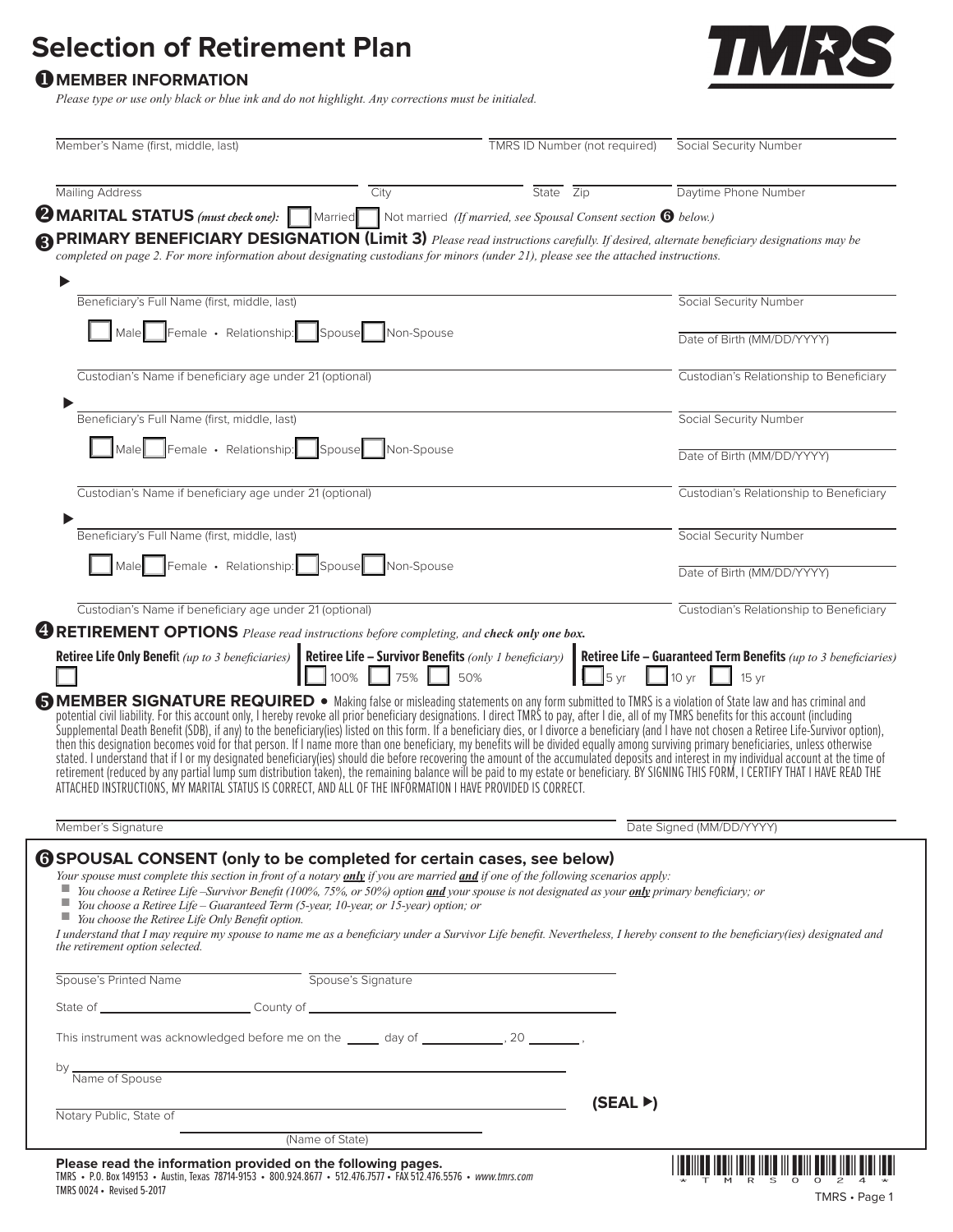# **PURPOSE**

This form allows you, to make your beneficiary designation and select your retirement option at the time of retirement.

- This beneficiary designation only applies to the account you are intending to retire from.
- Your beneficiary designation is effective immediately and revokes all previous beneficiary designations even if your retirement does not become effective.

# **DESIGNATING YOUR BENEFICIARY**

- The number of beneficiaries you can designate will depend on the retirement option you select.
- You may designate up to three primary beneficiaries and up to three alternate beneficiaries if you have selected either the Retiree Life Only Benefit or one of the Retiree Life - Guaranteed Term Benefits.
- Unless directed otherwise in writing on this form, your benefits will be paid equally to the surviving primary beneficiaries, or equally to the surviving alternate beneficiaries, only if the designation with respect to each primary beneficiary is revoked by divorce (if designated as a spouse on the form) or death. Contact TMRS for instructions on how to provide for unequal distributions.
- If you desire to designate alternate beneficiaries, you must complete pages 1 and 2 of this form and submit both pages. TMRS will not accept page 2 without page 1.

# **EXPLAINING YOUR RETIREMENT OPTIONS**

**RETIREE LIFE ONLY BENEFIT -** A retirement benefit payable monthly as long as you live. Upon your death all payments will cease, even though you may have received only one monthly payment. You can change your beneficiary designation at any time. You may designate up to three primary beneficiaries and up to three alternate beneficiaries. If you die prior to having recovered the amount of accumulated contributions and interest in your individual account at the time of retirement (reduced by any partial lump sum distribution to you), the remaining balance will be paid to your beneficiary(ies) or estate.

**RETIREE LIFE – SURVIVOR BENEFITS -** A retirement benefit payable monthly as long as you live. At your death, your beneficiary will receive a percentage of the benefit (possible percentages below). ONLY 1 beneficiary may be designated and you cannot change your beneficiary after your effective retirement date (unless your beneficiary dies before you and you remarry— please call TMRS directly for more information). If you and your designated primary beneficiary die prior to having recovered the amount of accumulated contributions and interest in your individual account at the time of retirement, the remaining balance will be paid to your alternate beneficiary(ies) or your estate. If you elect to receive a partial lump sum distribution on the effective date of your retirement, your remaining balance will be reduced by the same dollar amount.

- 100% A retirement benefit payable monthly as long as you live. At your death, your beneficiary will receive 100% (the full amount) of the monthly benefit for as long as he or she lives. If your beneficiary dies before you, the monthly payments you receive after that will be increased to the amount that would have been payable as a Retiree Life Only Benefit. Due to IRS regulations, members may not be eligible to select the 100% Retiree Life Survivor Benefit if they designate a non-spouse beneficiary who is more than 10 years younger than the member.
- 75% A retirement benefit payable monthly as long as you live. At your death, your beneficiary will receive 75% (three-fourths) of the monthly benefit for as long as he or she lives. If your beneficiary dies before you, the monthly payments you receive after that will be increased to the amount that would have been payable as a Retiree Life Only Benefit. Due to IRS regulations, members may not be eligible to select the 75% Retiree Life Survivor Benefit if they designate a non-spouse beneficiary who is more than 19 years younger than the member.
- 50% A retirement benefit payable monthly as long as you live. At your death, your beneficiary will receive 50% (one-half) of the monthly benefit for as long as he or she lives. If your beneficiary dies before you, the monthly payments you receive after that will be increased to the amount that would have been payable as a Retiree Life Only Benefit.

RETIREE LIFE - GUARANTEED TERM BENEFITS - A retirement benefit payable monthly as long as you live. However, should you die before the expiration of the designated period (possible terms below) after the date of retirement, your designated beneficiary will receive the same monthly benefit for the balance of the designated period, then all payments cease. You may designate up to three primary beneficiaries and up to three alternate beneficiaries and you can change your beneficiary designation at any time.

- 5 yr A retirement benefit payable monthly as long as you live. However, should you die before the expiration of a 5-year period after the date of retirement, your designated beneficiary will receive the same monthly benefit for the balance of the 5-year period, then all payments cease.
- 10 yr A retirement benefit payable monthly as long as you live. However, should you die before the expiration of a 10-year period after the date of retirement, your designated beneficiary will receive the same monthly benefit for the balance of the 10-year period, then all payments cease.
- 15 yr- A retirement benefit payable monthly as long as you live. However, should you die before the expiration of a 15-year period after the date of retirement, your designated beneficiary will receive the same monthly benefit for the balance of the 15-year period, then all payments cease.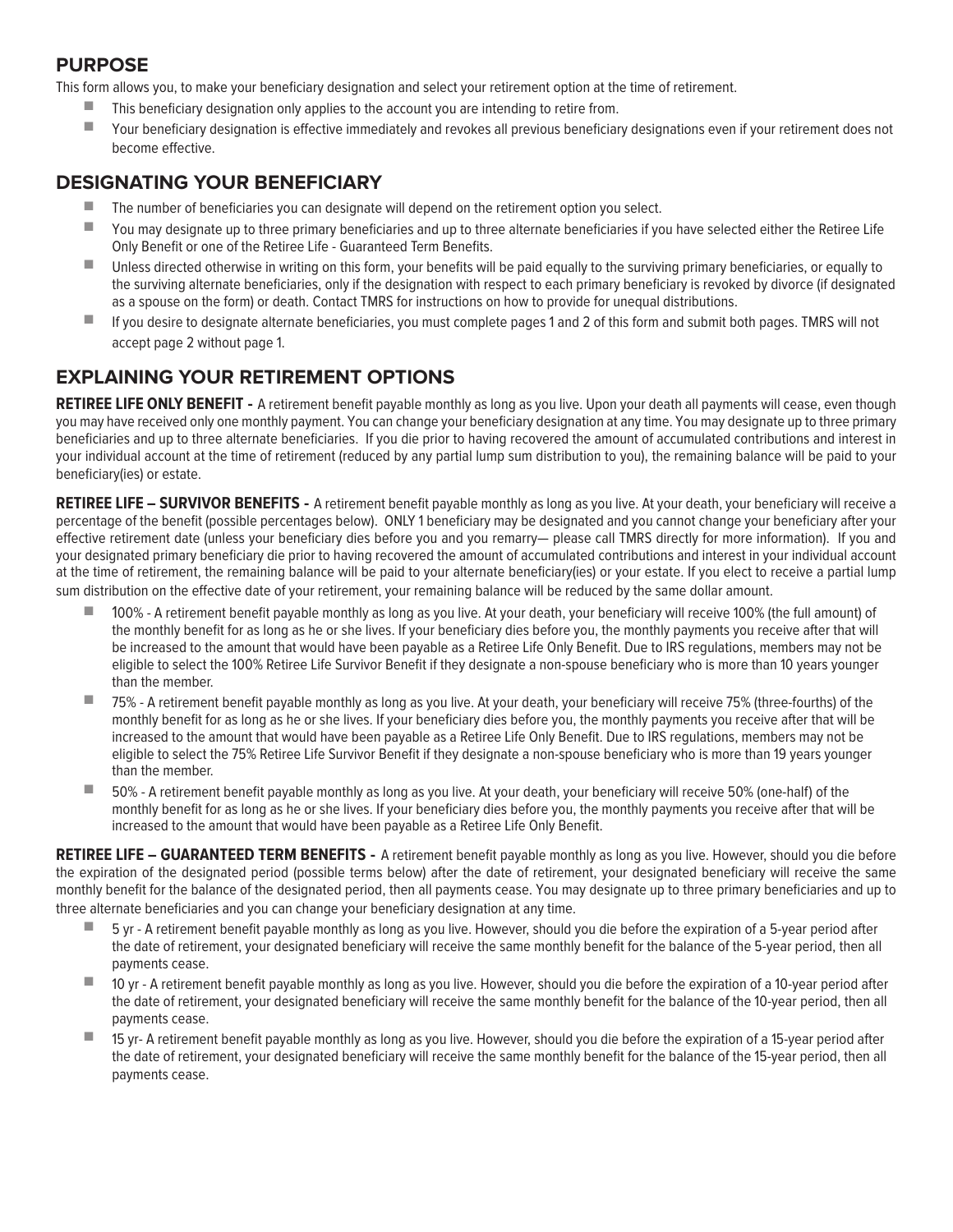# **Alternate Beneficiary Section (optional)**

#### **SPECIAL INSTRUCTION: Completion of this section is optional. If completed, page 2 must accompany page 1 when submitted to TMRS.**

**MEMBER INFORMATION** • *Please type or use only black or blue ink and do not highlight. Any corrections must be initialed.* {

⊲

Member's Name (first, middle, last) TMRS ID Number (not required) Social Security Number

**<sup>3</sup>** DESIGNATING AN ALTERNATE BENEFICIARY (LIMIT 3) *Please read instructions before completing. Unless otherwise specified, benefits will be divided equally among surviving alternate beneficiaries, only if the designation with respect to each primary beneficiary designated on page 1 of this form is revoked by reason of divorce (if designated as a spouse on the form) or death.*

| Beneficiary's Full Name (first, middle, last)           | Social Security Number                  |
|---------------------------------------------------------|-----------------------------------------|
| Male Female · Relationship: Spouse Non-Spouse           |                                         |
|                                                         | Date of Birth (MM/DD/YYYY)              |
| Custodian's Name if beneficiary age under 21 (optional) | Custodian's Relationship to Beneficiary |
| Beneficiary's Full Name (first, middle, last)           | Social Security Number                  |
| Male Female · Relationship: Spouse Non-Spouse           |                                         |
|                                                         | Date of Birth (MM/DD/YYYY)              |
| Custodian's Name if beneficiary age under 21 (optional) | Custodian's Relationship to Beneficiary |
| Beneficiary's Full Name (first, middle, last)           | Social Security Number                  |
| Male Female · Relationship: Spouse Non-Spouse           |                                         |
|                                                         | Date of Birth (MM/DD/YYYY)              |
| Custodian's Name if beneficiary age under 21 (optional) | Custodian's Relationship to Beneficiary |
|                                                         |                                         |

# **@ MEMBER SIGNATURE REQUIRED**

*If you complete any part of page 2, your signature is required on both pages 1 and 2.*

I acknowledge that I am signing this form again, on this page 2, because I have elected to name an alternate beneficiary(ies) in addition to my primary beneficiary(ies). If I name more than one primary or alternate beneficiary, my benefits will be paid to the surviving primary beneficiaries in equal shares (unless I have otherwise directed on this form) or in equal shares to the surviving alternate beneficiaries if I am not survived by any primary beneficiary(ies). If a beneficiary dies, or I divorce a beneficiary (and I have not chosen a Retiree Life-Survivor option), then this designation becomes void for that person. BY SIGNING THIS FORM, I CERTIFY THAT I HAVE READ THE ATTACHED INSTRUCTIONS, MY MARITAL STATUS IS CORRECT, AND ALL OF THE INFORMATION I HAVE PROVIDED IS CORRECT.

Member's Signature Date Signature Date Signature Date Signed (MM/DD/YYYY)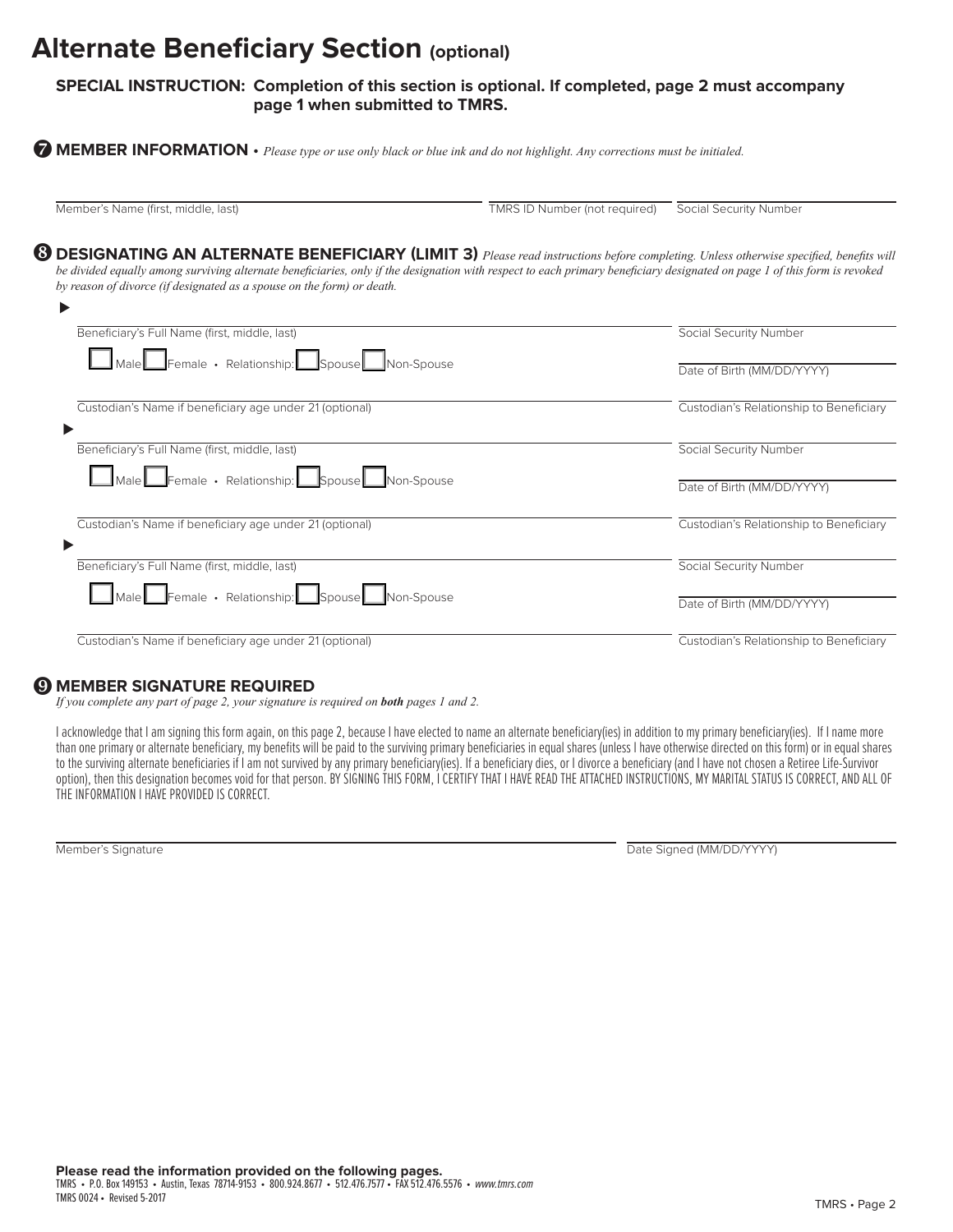## **SPOUSAL CONSENT**

#### **Spousal Consent is only needed if you are married and if one of the following scenarios apply:**

- You choose a Retiree Life –Survivor Benefit (100%, 75%, or 50%) option and your spouse is not designated as your only primary beneficiary; or
- You choose a Retiree Life Guaranteed Term (5-year, 10-year, or 15-year) option; or
- You choose the Retiree Life Only Benefit option.

# **ESTATE, TRUST, AND CHARITY DESIGNATIONS**

- If you wish to designate your estate as beneficiary, please write only the word "ESTATE" in the space provided for the name of the beneficiary. The Retiree Life-Survivor Benefit (100%, 75%, or 50%) is not an option with an Estate beneficiary. IRS regulations may require TMRS to distribute payments to an Estate within 5 years.
- If you wish to designate a charity as beneficiary, please write the name of the charity (i.e., American Heart Association) in the space provided for the name of the beneficiary. The Retiree Life-Survivor Benefit (100%, 75%, or 50%) is not an option with a charity beneficiary.
- If you wish to designate a trust, please write "Trustee of the (enter name of trust here)" in the space provided for the name of the beneficiary. Please ensure that you have a legal trust agreement in place prior to designating a "Trust" on this form.
	- TMRS will accept the designation of a Trust. However, we cannot assure that if and when a benefit becomes payable from TMRS, the designation will be legally valid. In other words, if the trustee does not accept or has died, or if the trust has been revoked, or if for any other reason the designation is not legally sufficient at the time of the member's death, the benefit due from TMRS will be paid in accordance with the provisions of the TMRS Act as if no trust/trustee had been designated.
	- The Retiree Life-Survivor Benefit (100%, 75%, or 50%) is not an option with a trust beneficiary, where the trust has more than one beneficiary. A trust that may be revoked is not a 'designated beneficiary' under the Internal Revenue Code, and may not receive retirement system benefit payments for a period longer than 5 years.

# **IMPORTANT: SUPPLEMENTAL DEATH BENEFITS (SDB)**

- If your employer provides Supplemental Death Benefits (SDB) for retirees, and you are retired at the time of your death, TMRS will pay a one-time lump sum payment of \$7,500. If eligible, your beneficiary will only receive one Supplemental Death Benefit based on your status as an active employee or a retired member at the time of your death. If your employer provides Supplemental Death Benefits (SDB) and you die while employed, TMRS will pay a one-time lump sum payment approximately equal to one year's salary based on the 12 months prior to death.
- The SDB payment will be paid to the beneficiary(ies) designated on this form, even if you have previously designated a different SDB beneficiary.
- If you wish to designate a different beneficiary(ies) other than the person(s) designated on this form to receive the SDB payment, you will need to complete and submit the Supplemental Death Benefits Beneficiary Designation form at the same time or after you submit this form.

# **RULES FOR DESIGNATING MINOR CHILDREN**

Chapter 141 of the Texas Property Code is the Texas Uniform Transfers to Minors Act (TUTMA), which allows you to nominate a "custodian" to receive TMRS benefits on behalf of your minor beneficiary. If you wish to designate a minor (under 21) child, please write the full name and all information pertaining to the minor child in the "Primary Beneficiary" or "Alternate Beneficiary" section of the form. Then complete the custodian information next to each child's name.

- Only adults at least 21 years of age, financial institutions, corporations, or other legal entities may serve as custodians.
- You cannot nominate two or more custodians to serve jointly for a single beneficiary. However, you may nominate a substitute custodian to serve in the event the first nominated custodian dies before any payment is made, declines, or is ineligible to serve. Please contact TMRS for instructions on how to nominate a substitute custodian.
- If the same custodian is named for all minors, that custodian would receive separate benefit payments for each minor.
- When the minor beneficiary reaches age 21, the custodianship for that beneficiary is terminated and any TMRS benefits that become payable will be paid directly to that beneficiary.
- The designated custodian can select any benefit option that the minor could select if the minor were an adult.
- The minor's Social Security number is used for IRS reporting purposes.

## **TMRS WILL NOT ACCEPT**

- Attachments (listing additional beneficiaries)
- Alterations without being initialed
- An incomplete form or any attempt to change its pre-printed provisions
- $\blacksquare$  An unacceptable designation

## **GOVERNING LAW**

In the event of an irreconcilable conflict between the terms of this form and the terms of the laws and rules governing TMRS, the laws and rules shall control.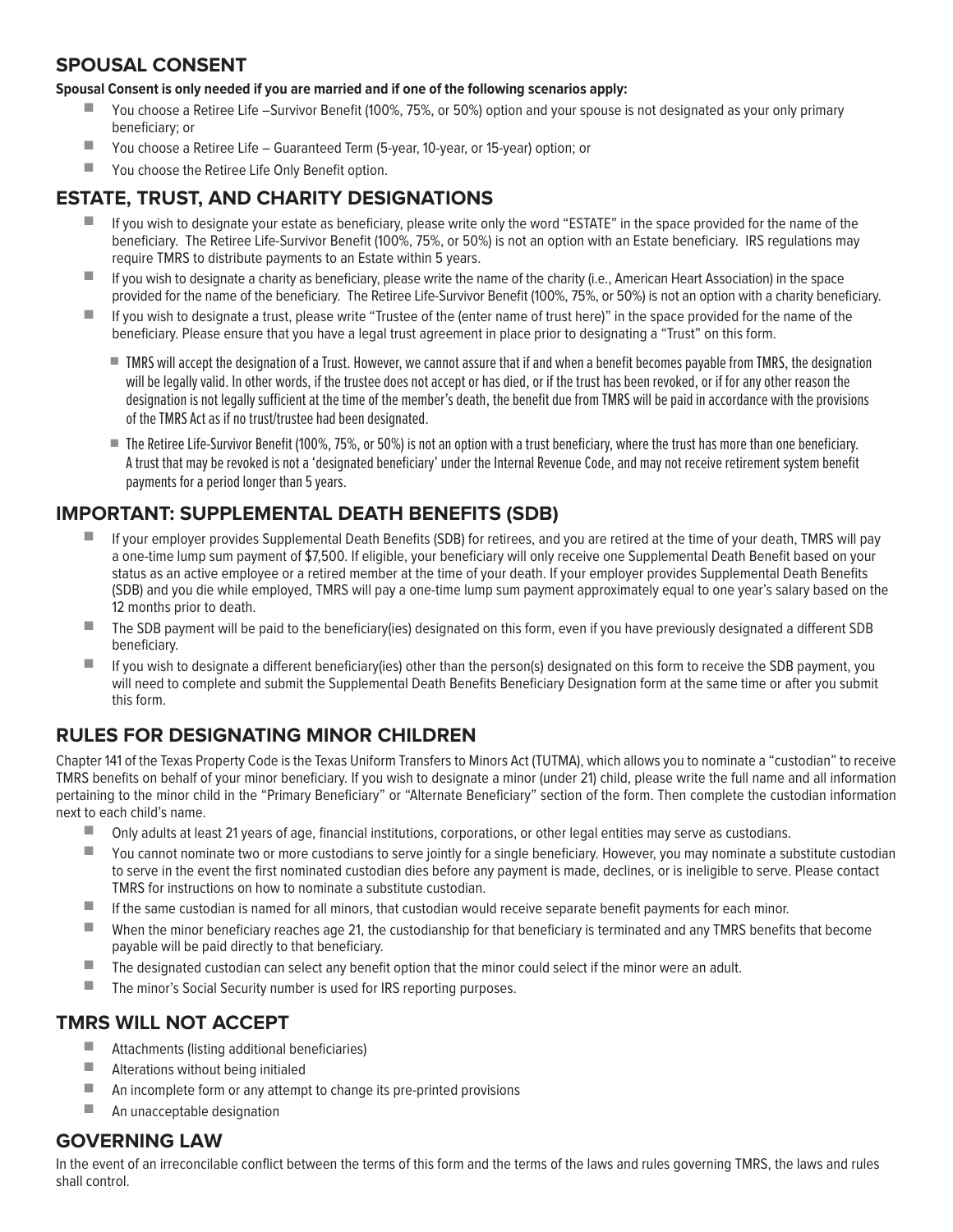# **Acceptable Proofs of Birth**



#### **Purpose:**

Date of birth must be verified before payment of any monthly annuity can be made. Date of birth may be established by providing an **unaltered photocopy** of any one of the documents listed below.

- **Texas Drivers License or Texas Identification Card**
- **Official Certificate of Birth** issued by the state in which the birth occurred. Consult the County Clerk for necessary forms and instructions. No hospital issued certificates.
- **Delayed Certificate of Birth** issued by the state in which the birth occurred. Consult the County Clerk for necessary forms and instructions.
- **Bureau of Census Transcript** from Dallas, Texas, 214.640.4470, stating the age of the individual at the time a census was registered.
- **Baptismal or Parish Record** indicating the age of the individual at the time of baptism. Please complete a Baptismal or Parish Record Affidavit if this form of proof of birth is submitted (contact TMRS at 800.924.8677.
- **Family Bible Record** indicating the birth date of the individual. Please complete a Family Bible Record Affidavit if this form of proof of birth is submitted (contact TMRS at 800.924.8677).
- **Naturalization/Immigration Certificate** indicating the age of the individual.
- **Armed Forces Discharge Papers (DD214 or equivalent)**.
- **Signed letter from Social Security Administration** indicating the date of birth of the individual, which has been accepted by Social Security Administration.
- Passport.
- **School Record.**
- **Insurance Policy** (must be at least 10 years old).
- **Marriage License** indicating either date of birth or age at time of marriage of individual.
- **Child's Birth Certificate** indicating age of parent (individual whose date of birth is being certified).

#### **Name Certification**

If the name provided on the proof of birth is different from the name on TMRS records, a Name Certification (TMRS-30) must be completed by the member or beneficiary that certifies the two names are the same person.

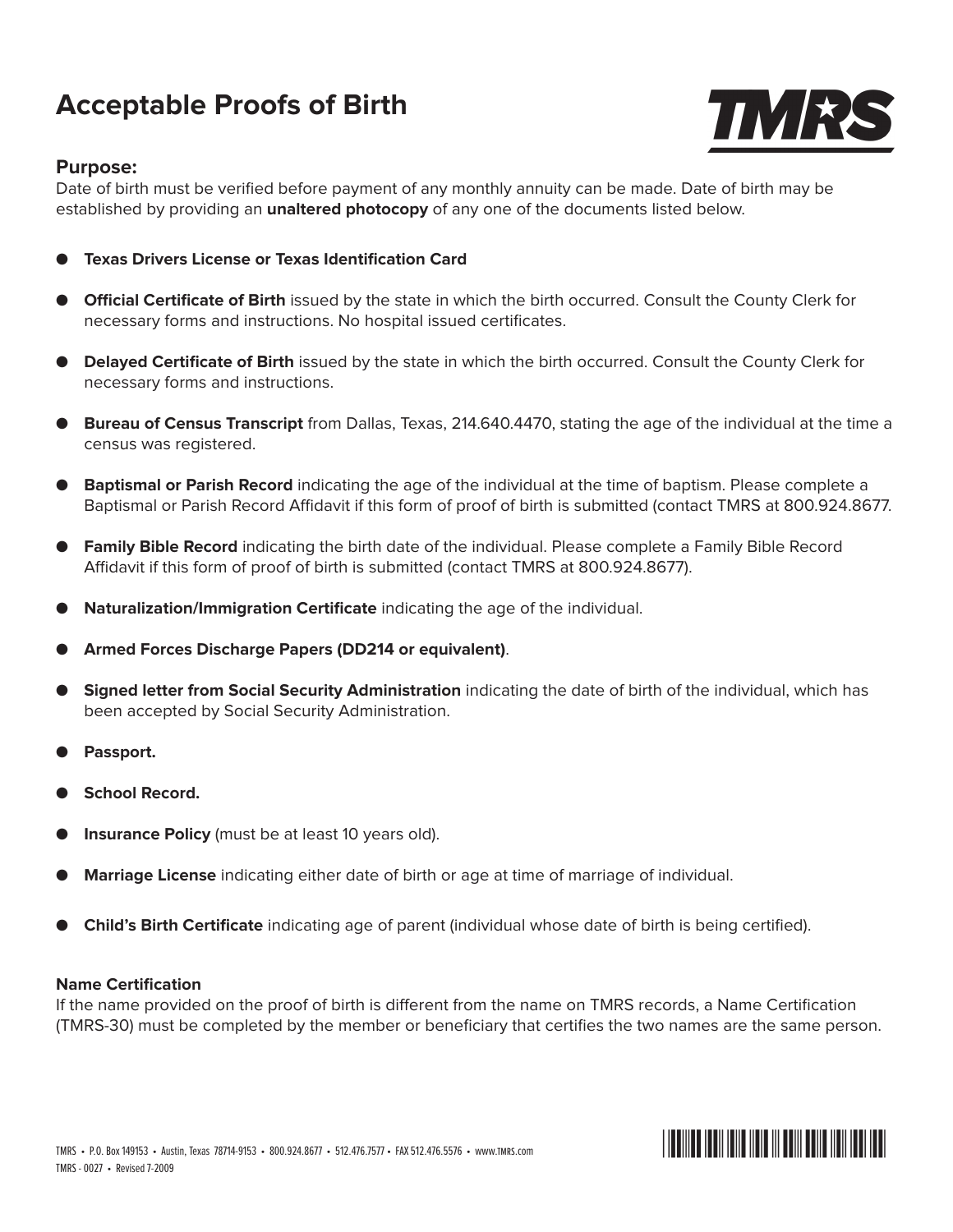# **Name Certification**



#### **Member Information**

*Please type or use only black ink and do not highlight. Any corrections must be initialed.*

|                                                                                                                                                                                                                                                                             |                                                          | <b>TMRS Identification Number (not required)</b>                                                             |
|-----------------------------------------------------------------------------------------------------------------------------------------------------------------------------------------------------------------------------------------------------------------------------|----------------------------------------------------------|--------------------------------------------------------------------------------------------------------------|
| Member's Name (first, middle, last)                                                                                                                                                                                                                                         |                                                          | <b>Social Security Number</b>                                                                                |
| <b>Mailing Address</b>                                                                                                                                                                                                                                                      |                                                          | Daytime Phone Number                                                                                         |
| City                                                                                                                                                                                                                                                                        | State<br>$\overline{Zip}$                                | City Name (required)                                                                                         |
| <b>PURPOSE</b>                                                                                                                                                                                                                                                              |                                                          | City Number                                                                                                  |
| The purpose of this Name Certification is to certify that even though names may differ on plan records, the<br>person is one and the same. Completion of this form is mandatory only if the name(s) on the proof of birth is<br>different from the name(s) on TMRS records. |                                                          |                                                                                                              |
| (Affiant's name as indicated on TMRS record)                                                                                                                                                                                                                                | ________, hereby certify and do solemnly swear that I am |                                                                                                              |
|                                                                                                                                                                                                                                                                             |                                                          |                                                                                                              |
| (Affiant's name as indicated on proof of birth)                                                                                                                                                                                                                             |                                                          |                                                                                                              |
|                                                                                                                                                                                                                                                                             |                                                          | Date Signed (MM/DD/YYYY)                                                                                     |
|                                                                                                                                                                                                                                                                             |                                                          |                                                                                                              |
|                                                                                                                                                                                                                                                                             |                                                          |                                                                                                              |
|                                                                                                                                                                                                                                                                             |                                                          | . known                                                                                                      |
|                                                                                                                                                                                                                                                                             |                                                          |                                                                                                              |
|                                                                                                                                                                                                                                                                             |                                                          | statement therein contained are true and correct. Given under my hand and seal of office this ___________day |
| Affiant's Signature<br><b>NOTARIZATION REQUIRED</b><br><b>The State of Texas</b><br>to me to be the person who signed the above Name Certification and declared to me upon oath that the                                                                                    |                                                          |                                                                                                              |
| (SEAL)                                                                                                                                                                                                                                                                      |                                                          |                                                                                                              |

Notary Public, State of Texas

#### **Notice to Persons Signing This Affidavit**

**Section 851.101 of the Texas Government Code provides for punishment by fine and/or imprisonment of (i) a person who knowingly makes a false statement in a report or application to the retirement system in an attempt to defraud the system or (ii) a person who knowingly makes a false certificate of an official report to the retirement system.**